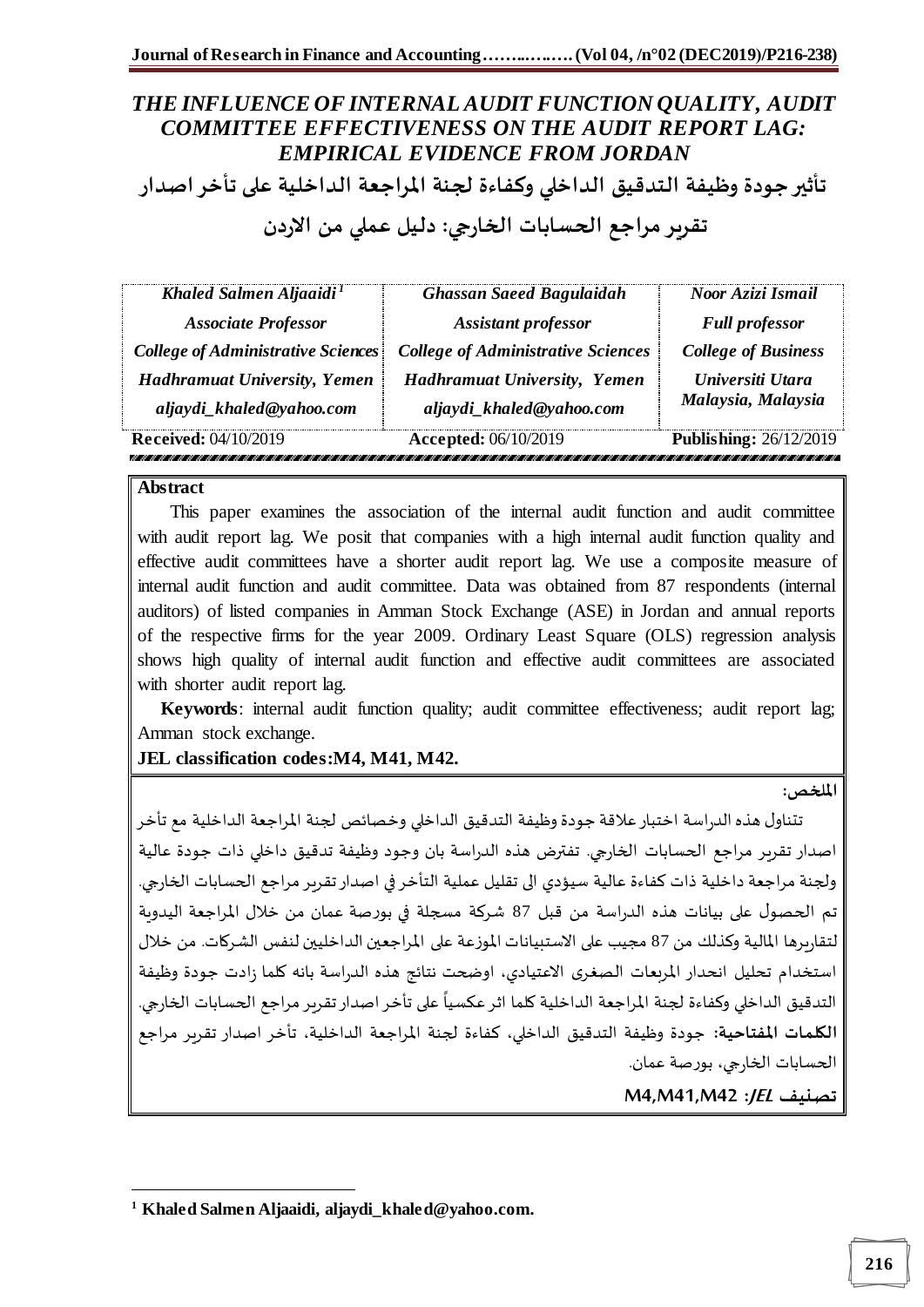## **Introduction**

Audit Report Lag (hereafter ARL) refers to the time period from a company's financial year end to the date of the auditor's report (Imam, Ahmed and Khan, 2001). It represents one of the most crucial factors that influence the timeliness of earning announcements (Givoly and Palmon, 1982; Ashton, Willingham and Elliott, 1987). Majority of the companies (over 70 %) do not declare their earnings until the issuance of auditor's report (Bamber, Bamber and Schoderbok, 1993). Hence, audit report lag provides a key role in the transference of audit information to the market (Dopuch, Holthausen and Leftwich, 1986; Lai, Cheuk and Hom, 2005) and has been associated with the market reactions (Chambers and Penman, 1984). Likewise, researchers (e.g., Newton and Ashton, 1989; Afify, 2009) indicated that ARL is considered as one of the critical indicators of audit efficiency and thus, efficient auditors should perform more timely audits. Moreover, researchers and professional agencies consider the timeliness of financial reporting (ARL is the most influential factor in timeliness) as an important characteristic which reflects the relevancy and reliability of financial information and financial information becomes less relevant with the passage of time (FASB, 1980; Hendriksen and Van Breeda, 1992; Lawrence and Glover, 1998; McGee and Tarangelo, 2008).

Along the same line, researchers (e.g. Prickett, 2002; Kulzick, 2004) argued that the timeliness of financial reporting reflects one of the important aspects of transparency of financial information and therefore, represents one of characteristics of good corporate governance identified by international organizations such as OCED and World Bank (McGee and Yuan, 2008). On the other hand, Khasharmeh and Aljifri (2010) argued that ARL has greater importance especially for emerging economies since other non-financial statements such as news conferences, media releases and financial analysts' forecasts are not well developed. In addition, the regulatory bodies in these markets are not as effective as in western developed countries (Wallace and Briston, 1993; Chahine and Tohme, 2009).

Due to the importance of ARL, previous studies have examined the determinants of ARL among companies and focused only on company's specific variables such as company size (Henderson and Kaplan, 2000; Ahmed and Kamarudin, 2003; Leventis, Weetman and Caramanis, 2005; Che-Ahmed and Abidin, 2008; El-Bannany, 2008; Lee, Mande and Son, 2008; Afify, 2009; Khasharmeh and Aljifri, 2010; Mohamad-Nor, Shafie and Wan-Hussin, 2010; Hashim and Abdul Rahman, 2011), year end (Ahmed and Kamarudin 2003; Mohamad-Nor et al., 2010), auditor type (Leventis et al., 2005; Owusu-Ansah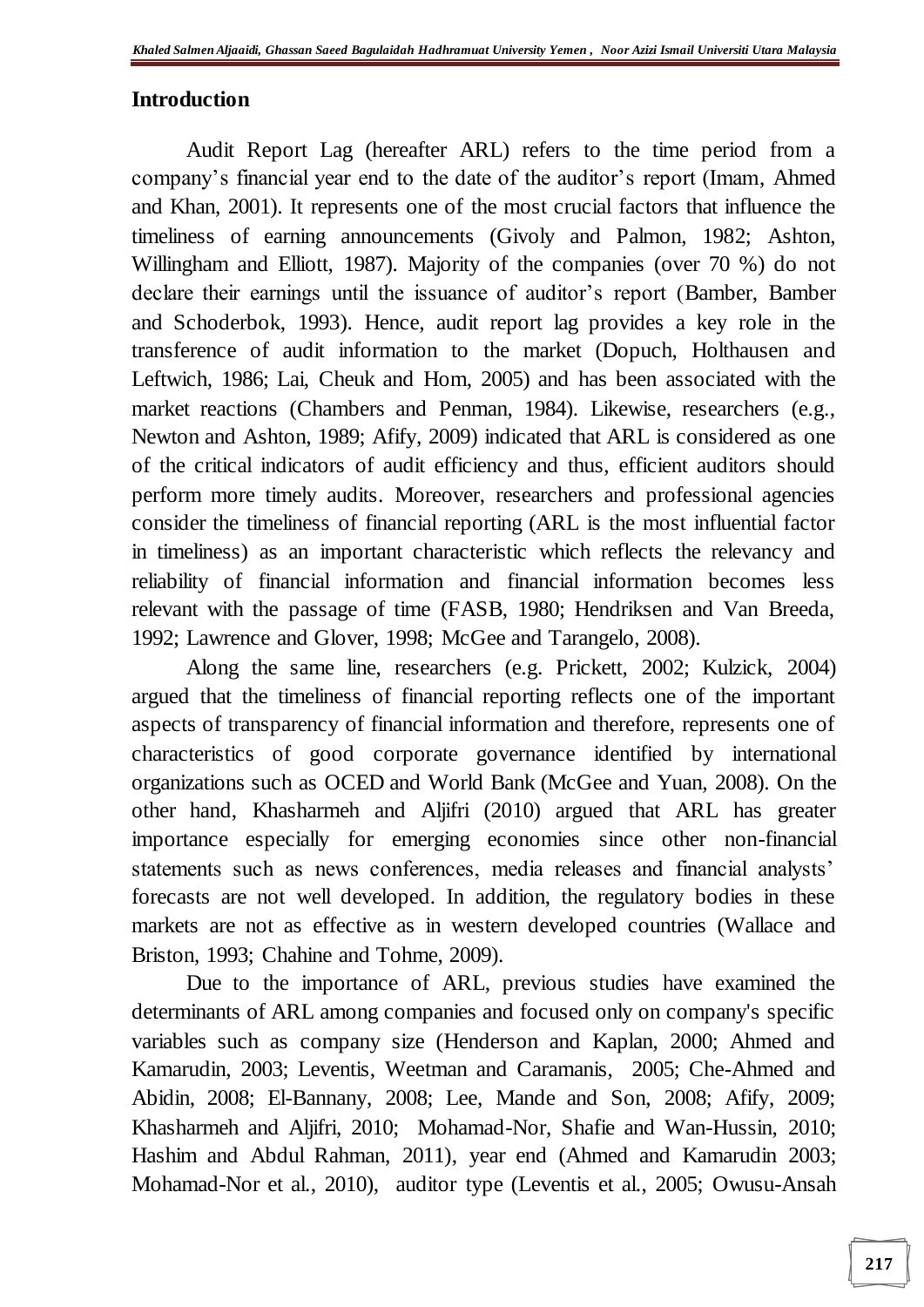and Leventis, 2006; Lee et al., 2008; Khasharmeh and Aljifri, 2010; Mohamad-Nor et al., 2010), extraordinary items in financial reporting (Jaggi and Tsui, 1999; Ahmed and Kamarudin, 2003; Leventis et al., 2005; El-Bannany, 2008; Lee et al., 2008), audit opinion (Ahmed and Kamarudin, 2003; Leventis et al., 2005; Abdullah, 2007; Che-Ahmed and Abidin, 2008; Lee et al., 2008; Mohamad-Nor et al., 2010), sign of income (Henderson and Kaplan, 2000; Ahmed and Kamarudin, 2003; Lee et al., 2008; Afify, 2009), industry classification (Ashton et al., 1987; Ashton et al., 1989; Carslaw and Kaplan, 1991Ahmed and Kamarudin, 2003; Che-Ahmed and Abidin, 2008; Afify, 2009), debt ratio (Carslaw and Kaplan, 1991; Ahmed and Kamarudin, 2003; Abdullah, 2007; Lee et al., 2008).

Nevertheless, although Internal Audit Function (IAF) is also considers one of the four cornerstones of corporate governance, along with the audit committee of the board of directors, executive management, and the external auditors (IIA 2005). Of these four cornerstones, only management and the IAF typically have day-to-day dealing with the company.

Moreover, IAF provides a variety of services within their organization, including audits of financial records and processes and IAF is also responsible for the day-to-day monitoring of management's actions, including those relating to external financial reporting (Prawitt, Smith and Wood, 2009). It is surprising that there is a lack of previous studies in regarding to the linkage between the characteristics of IAF and audit report lag. Likewise, corporate governance mechanisms (especially audit committee) have a direct responsibility to monitor financial reporting process and to improve the quality of financial reporting.

Timeliness of financial reporting is considered as one of the critical characteristics that reflect the relevancy and reliability of financial information (McGee and Tarangelo, 2008).Therefore, researchers (Abdulla, 2007; Afify, 2009; Mohamad-Nor et al., 2010; Hashim and Abdul Rahman, 2011) have begun to examine the relationship between corporate governance mechanisms (board of directors and audit committee) and the timeliness of financial reporting due to direct responsibilities of these mechanisms in financial reporting process. Therefore, the current study examines the association between audit committee and internal audit function and audit report lag among Jordanian listed firms in Amman Stock Exchange (ASE).

Jordan is used as a setting to address the research objectivities due to several reasons. Firstly, the Jordanian code of corporate of governance of 2005 indicated to the important role of AC and IAF. The code indicated that IAF should be adequately resourced, trained, remunerated, and provided full access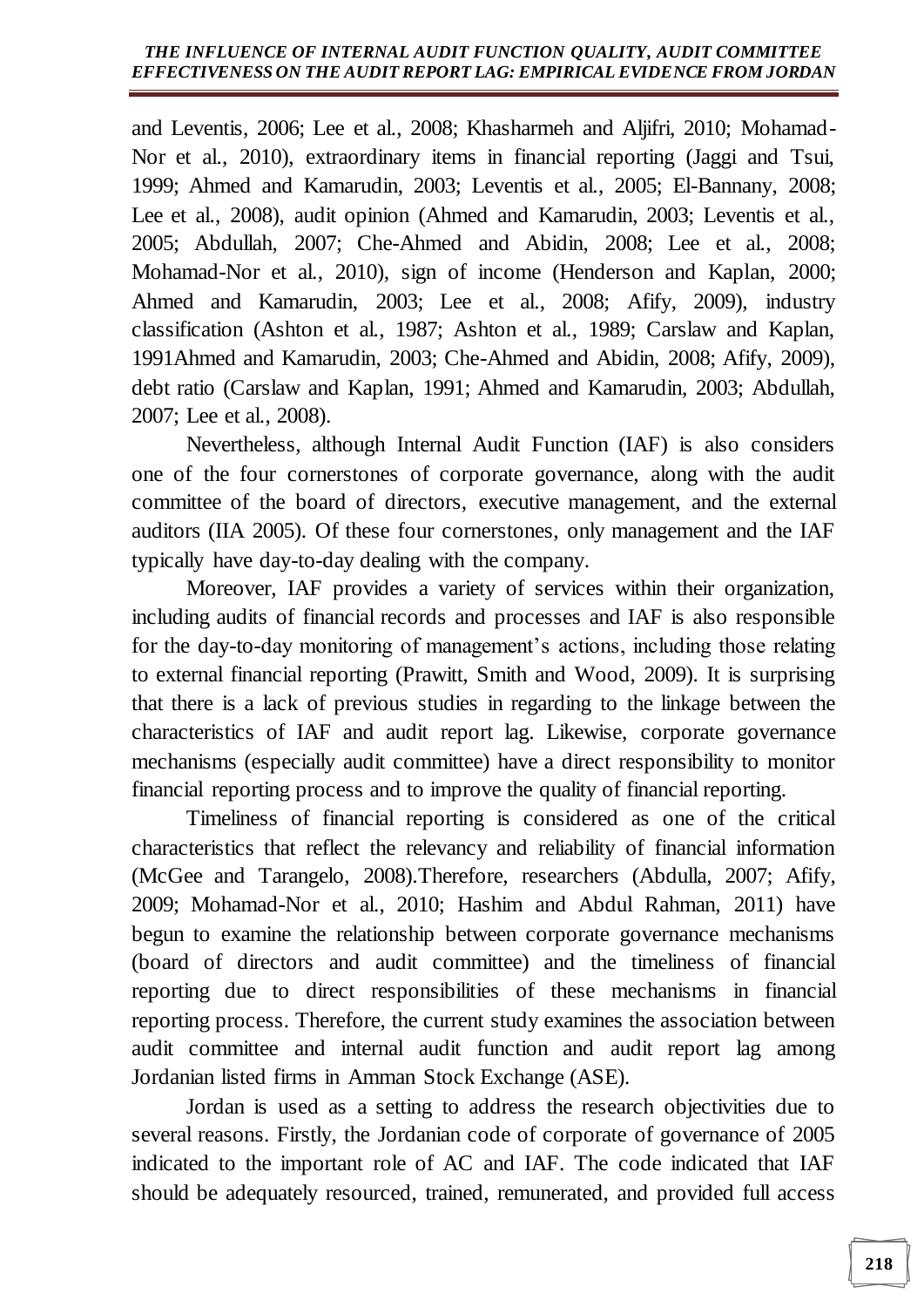to company's records, and given sufficient standing and authority within the company to adequately carry out its task. Secondly, researchers (e.g., Khrisat, 1993; Shaggor, 2000) revealed that the Jordanian internal auditors have implemented, to some extent, internal audit standards. Further, the internal auditors of listed companies in Jordan achieve their internal auditing goals by determining their objectives and information needs before conducting their work (Al-Oroud and Shakar, 2009). Furthermore, among its responsibilities; Audit Committees (AC) in Jordan have to ensure that the external auditors are independent; to review auditor's plan; to review the procedures of internal control; to monitor the compliance of firms with laws and regulations and to prevent conflicts of interest of related parties (ROSC, 2005). It is surprising that none of the previous studies linked between the IAF and AC's characteristics and audit report lag in Jordan.

Finally, ARL has greater importance especially for emerging economies since other non-financial statements such as news conferences, media releases and financial analysts' forecasts are not well developed. In addition, the regulatory bodies in these markets are not as effective as in western developed countries (Wallace and Briston, 1993; Chahine and Tohme, 2009). Therefore, these markets have a longer time lag (Khasharmeh and Aljifri, 2010). Nevertheless, none of previous studies (as far as the researchers are aware) empirically examined the determinants of audit report lag in Jordan since ARL still represent an issue especially for the listed companies in Jordan (ROSC, 2005). Importantly, this study contributes to the audit literature by examining association of IAF and AC and ARL. The findings of the current study would have implications for many parties in Jordan. It provides supporting evidence for the managements of the companies in Jordan on whether AC and IAF could significantly decrease ARL. Furthermore, this study could assist regulators in Jordan to focus on the important role of AC and IAF in reducing timeliness of financial reporting.

The rest of this paper is structured as follow. The next section reviews the literature on internal audit function and audit committee and its expected impact on audit report lag, and develops the testable hypotheses. This is followed by the design of the research. It further provides the results of the analysis and discussion. The final section concludes and discuses limitations and suggestion for future research.

### **I. Internal Audit Function Quality and Audit Report Lag**

In 1999 the Institute of Internal Auditors developed a new definition of internal audit function which states it as: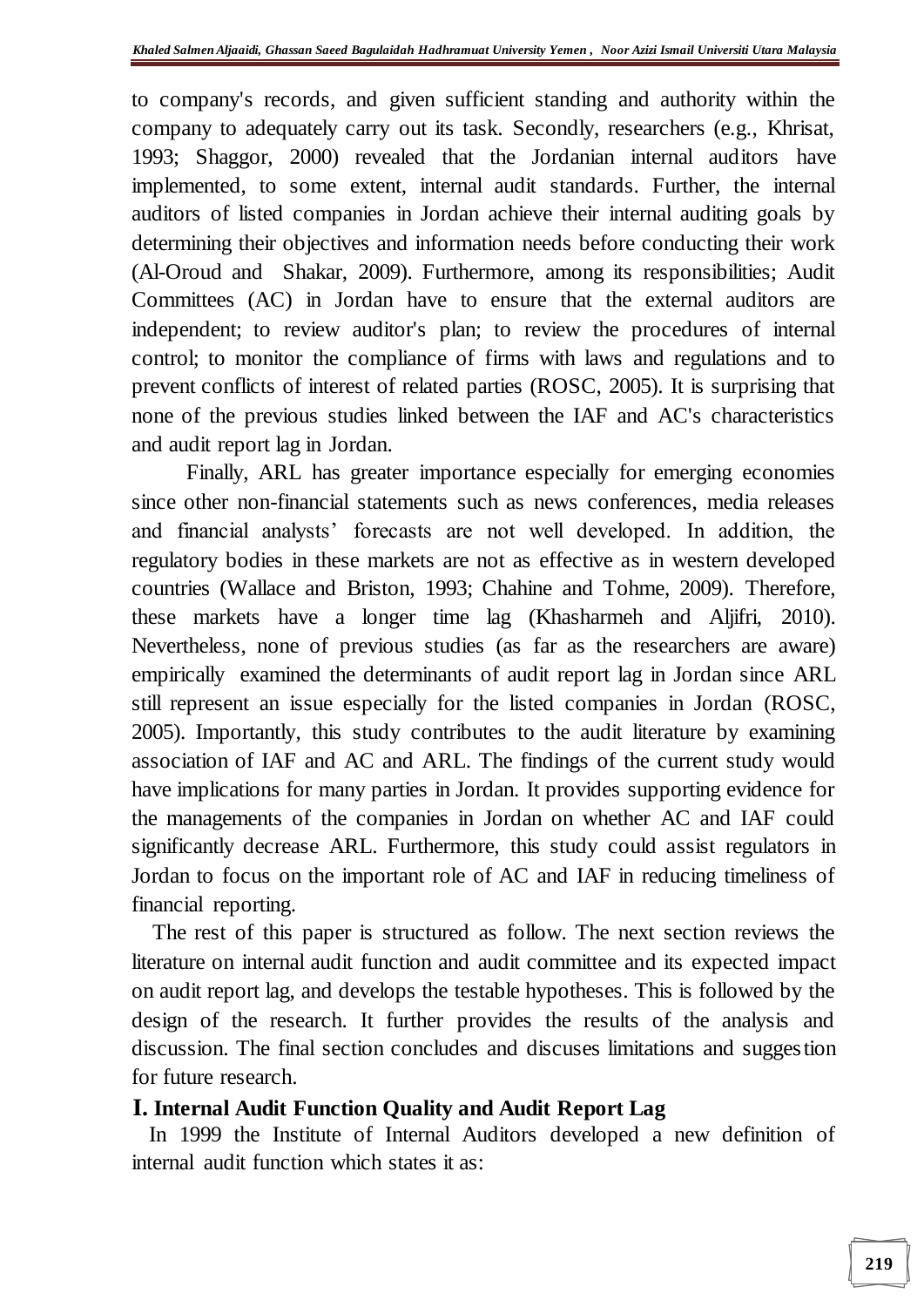*"An independent, objective assurance and consulting activity designed to add value and improve an organization's operations. It helps an organization accomplish its objectives by bringing a systematic, disciplined approach to evaluate and improve the effectiveness of risk management, control, and governance processes". (IIA, 1999).*

As noted from the new definition, the activities of IAF must contribute to improve the effectiveness of three processes: risk management processes; control processes; and governance processes (Standard 2100, IIA 2009). In addition, the new definition implied that the role of IAF has shifted from assurance service to the improvement of risk control, providing consulting services, analyzing risks and reducing the cost of external audit (Nagy and Cenker, 2002; Chapman and Anderson, 2002; Burnaby, Hass and Abdolmohammadi, 2006; Selim, Woodward and Allegrini, 2009). The new role of the IAF also includes activities such as operational control and corporate governance (Spira and Page, 2003; Arena and Azzone, 2009) which will add value to the organization (Ahlawat and Lowe, 2004).

On the other hand, the collapse of companies in recent years in USA (for example, Enron in 2001 and WorldCom in 2002) have increased the responsibilities of internal control and therefore, led the companies to focus on the importance of IAF by increasing the budgets and staff levels and activities of IAF (Carcello, Hermanson and Raghunandan, 2005) and also to mandate the listed companies requirement of IAF (SEC, 2003).

As a result of IAF role expansion, it has been described as the window into the whole company (Gramling Maletta, Shneider and Church, 2004) and representing an important resource to management in day to day operations (Guner, 2008). Thus, the Institute of Internal Auditors regarded IAF as one of the most prominent mechanisms of corporate governance besides audit committee, executive management, and external auditor which are founded on the model of corporate governance established by the Institute in 2005.

Moreover, IAF's role also includes development and maintenance of firm's system (Walker, 1996), review of the efficiency and effectiveness of internal controls (Fadzil, Haron and Jantan, 2005; Goodwin- Stewart and Kent, 2006), deterring the manipulation of earning by management (Prawitt et al., 2009), fraud investigations (Beasley, Carcello, Hermanson and Lapides, 2000), and assessing compliance with policies, procedures, and legal requirements of the company (Fadzil et al., 2005).

Indeed, there is evidence from prior studies that the existence of the IAF plays a vital role in corporate governance by helping ensure the reliability of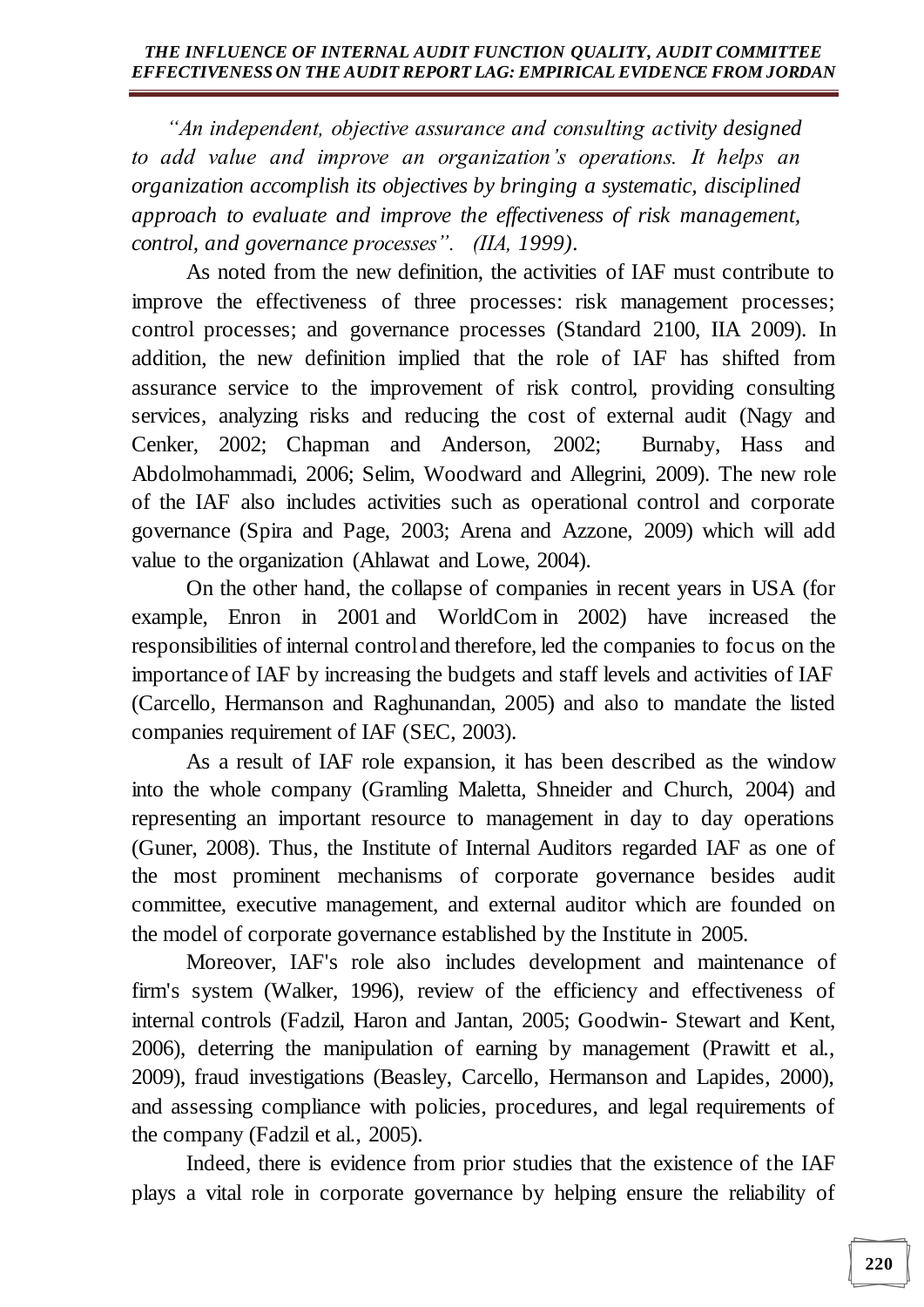financial reporting. For example, various researchers (e.g., Schneider and Wilner, 1990; Beasley et al., 2000) reported that the existence of the IAF deters fraudulent financial reporting. Additionally, internal auditors are more likely to detect fraud than external auditors (KPMG Peat Marwick, 1999). Likewise, Hansen (1997) found a negative relationship between the existence of the IAF and asset misappropriation. Others, such as Gordon and Smith (1992) and Prawitt et al. (2009) linked IAF with firm performance and earning quality respectively.

Furthermore, researchers (e.g., Wallace, 1984; Felix, Gramling and Maletta, 2001; Ho and Hutchinson, 2010) showed that the work of IAF reduced the cost of external auditor when the external auditors used this work.

To the awareness of the researchers, none of previous studies linked directly between the quality of IAF and audit report lag but some of prior studies examined the relation between the strength of internal control system of the firm and ARL. For example, Ashton et al. (1987) found that the strength of internal control system had negative relationship with audit report lag for the US companies. Likewise, Kinney and McDaniel (1993) found that internal control quality of the firm was one of the factors that influenced ARL.

In addition, Ettredge, Li and Sun (2006) found that firms with material weaknesses (as a proxy of weak internal control system) have longer audit lag than those without material weaknesses (as a proxy of effective control system). To examine the impact of IAF quality on earning management, Prawitt et al., (2009) developed a composite measure of internal audit quality based on external auditing standards. According to external auditing standards (SAS 65, ISA 610), external auditors should take into consideration several factors in assessing IAF competence including professional experience, professional certifications, and training. They use three variables to proxy for these factors (Experience, Certification, and Training). Experience is the average number of years of auditing experience of the internal auditors in the IAF. Certification is the percentage of internal auditors in the IAF who have CIA or CPA or ACPA certification. Training is the average number of hours of training the internal auditors completed during the year.

Additionally, auditing standards require the auditors to evaluate the objectivity of client's IAF due to the importance of IAF objectivity especially in the reliance decision. To proxy for objectivity, they use a dummy variable indicating whether the head of IAF reports to the audit committee (IAF Objectivity = 1) or to management (IAF Objectivity = 0). Likewise, auditing standards require the external auditors to evaluate the nature of work performed by IAF in relation to the financial reporting as it concerns the work of auditors.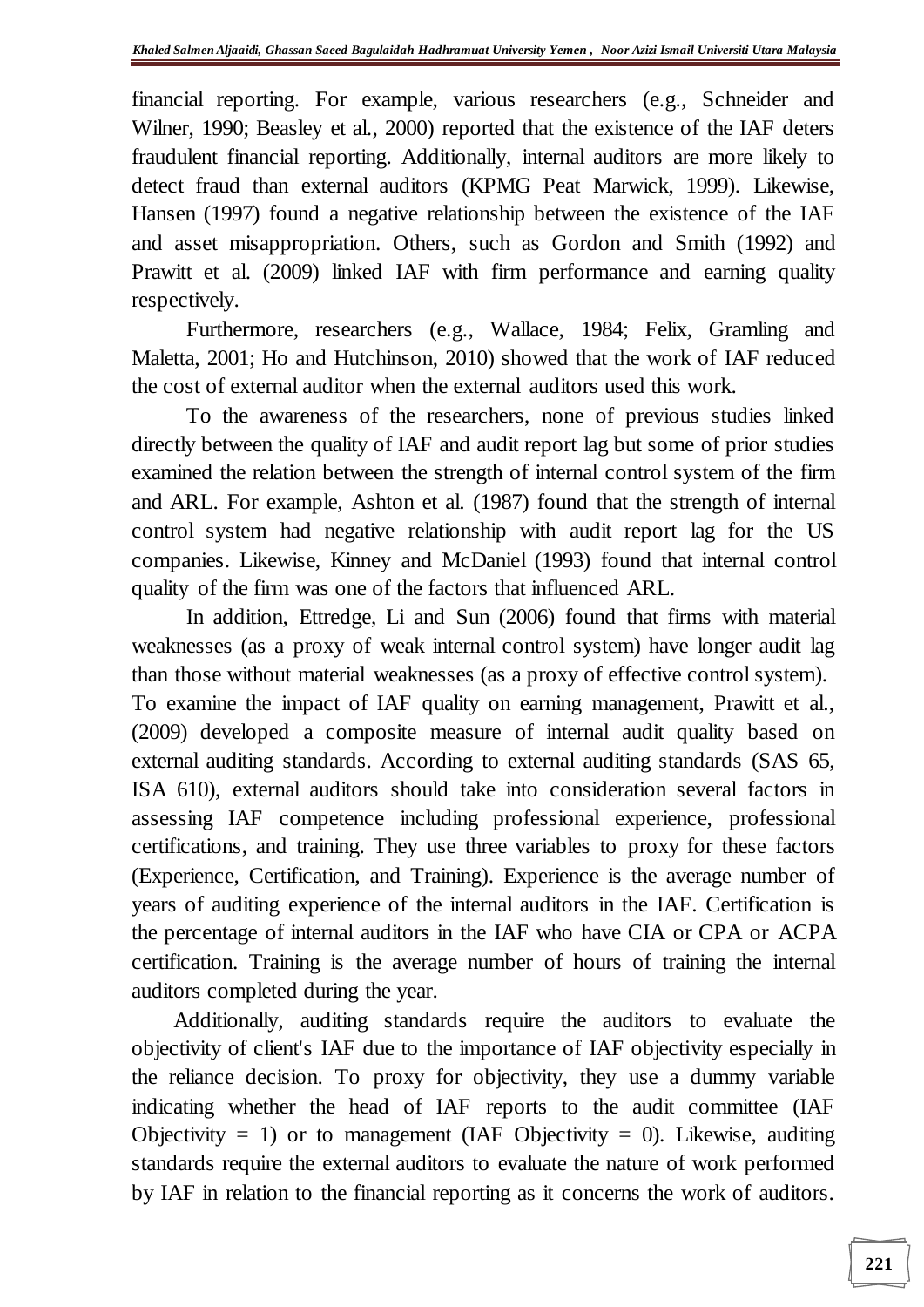To proxy for the degree of IAF focus on financial work, Prawitt et al., (2009) include IAF Time, which is the percentage of internal audit time spent performing financial audits.

Finally, they include IAF Size as an overall measure of the firm's investment in the IAF. IAF Size is computed by dividing the natural log of the number of IAF employees over the natural log of total assets.

To create an overall composite measure of IAF, they dichotomize each variable by assigning a value of 1 to the variable if it is above the median of the sample for the variable, and 0 if it is below the sample median and then summed up the scores of the individual quality components to create IAFQUAL, a composite measure of IAF potentially ranging from 0 to 6. Large IAFQUAL scores indicate IAFs that are of higher quality.

Using Prawitt et al. (2009) composite measurement of internal audit function quality, the current study examines the direct relationship between the overall quality of internal audit function and audit report lag for Jordanian context since there is evidence that the internal auditors in Jordan have implemented, to some extent, internal audit standards (Khrisat, 1993; Shaggor, 2000). In addition, the internal auditors of listed companies in Jordan achieve their internal auditing goals by determining their objectives and information needs before conducting their work (Al-Oroud and Shakar, 2009).

As mentioned previously, the internal audit function is often the party primarily responsible for the day-to-day monitoring of management's action, including those relating to external financial reporting (Prawitt et al., 2009). Therefore, it is expected that the firms with high IAF' quality has less audit report lag than those with low IAF' quality. Thus, the first of the study is as follows:

*H1: There is a negative relationship between the quality of internal audit function and audit report lag.*

## **II. Audit Committee and Audit Report Lag**

Audit committee plays an important role in relation to monitoring financial reporting (POB 1993). Smith Report states that one of the responsibilities of AC is to "review the significant financial reporting issues and judgments made in connection with the preparation of the company's financial statement" (Smith Report, 2003, p.10). In USA, the Sarbanes Oxley Act (SOX 2002) determines the function of AC as: (1) to supervise the process of financial reporting of the firm, (2) to oversee the financial statement audit of the firm, (3) to ensure the effective internal control system of the firm, and (4) to oversee external auditor's work. Thus, audit committee is seen as a vital part of the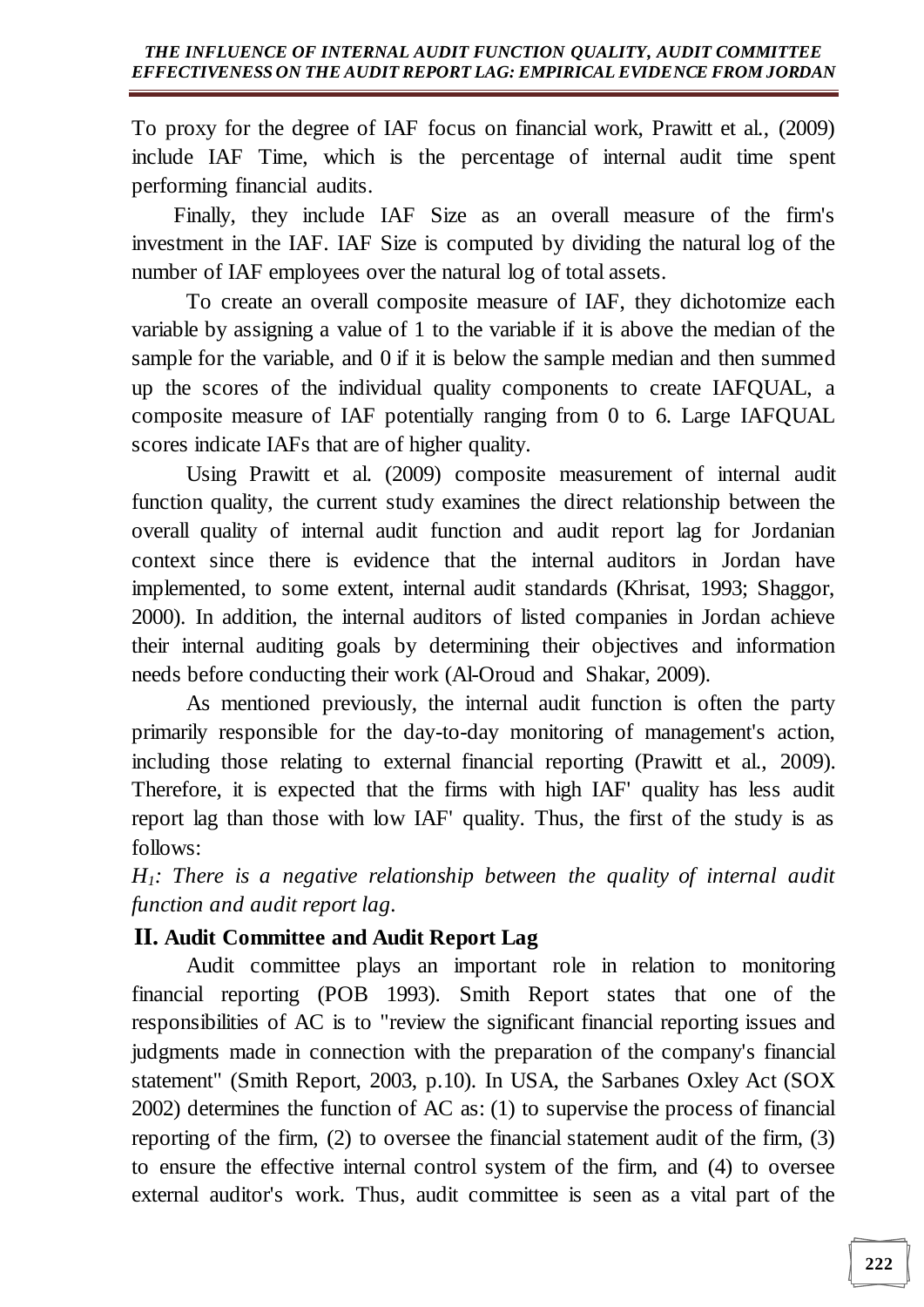overall corporate governance of the firm and the ultimate monitor of financial reporting (BRC 1999; Klein, 2002).

More importantly, Bedard and Gendron (2010) conclude that AC can enhance information quality directly by overseeing the financial reporting process and indirectly, through their supervision of internal control and external auditing. Moreover, it is argued that the issue of timeliness of financial reporting is important because it is associated with corporate transparency (Abdulla, 2007). However, there are few studies linked between the characteristics of AC and ARL.

Abdulla (2007) is one of the first researchers who examined the effect of the independency of audit committee on ARL for the non-financial companies listed in the main board of Bursa Malaysia for the financial year of 1998 and 2000. The results reported insignificant effect of audit committee independence on ARL. Afify (2009) on the other hand, examined the impact of the existence of audit committee on ARL for the Egyptian listed companies for year 2007. The results reported a significant negative association between the existence of an audit committee and ARL.

Likewise, Mohamad-Nor *et al*. (2010) investigated the impact of audit committee characteristics and ARL in Malaysia for the non-financial companies on the main and second boards of Bursa Malaysia in 2002. They found that two of audit committee's characteristics, namely audit committee size, and audit committee meetings have a significant negative relationship with ARL. The other audit committee's characteristics (audit committee independence, audit committee expertise) have insignificant impact on ARL.

More recently, Hashim and Abdul Rahman (2011) examined the relationship between audit committee's characteristics (independence, meetings, and expertise) and ARL among 288 listed companies at Bursa Malaysia for a three year period from 2007 to 2009. The findings showed that audit committee independence and audit committee expertise had a negative association with ARL in Malaysia. Audit committee meetings on the other hand had no association with ARL.

O'Sullivan *et al*. (2008) argue that an overall measurement of corporate governance gives strong impact compared to individual effect. Likewise, Nunnaly and Bernstein (1994) state that, *"Because constructs concern domains of observables, a better measure of any construct is obtained by combining the results from a number of measures than by taking any one of them individually… similarly, combining several observables provides greater construct validity and scientific generalizability in the domain as a whole relative to a single measure."*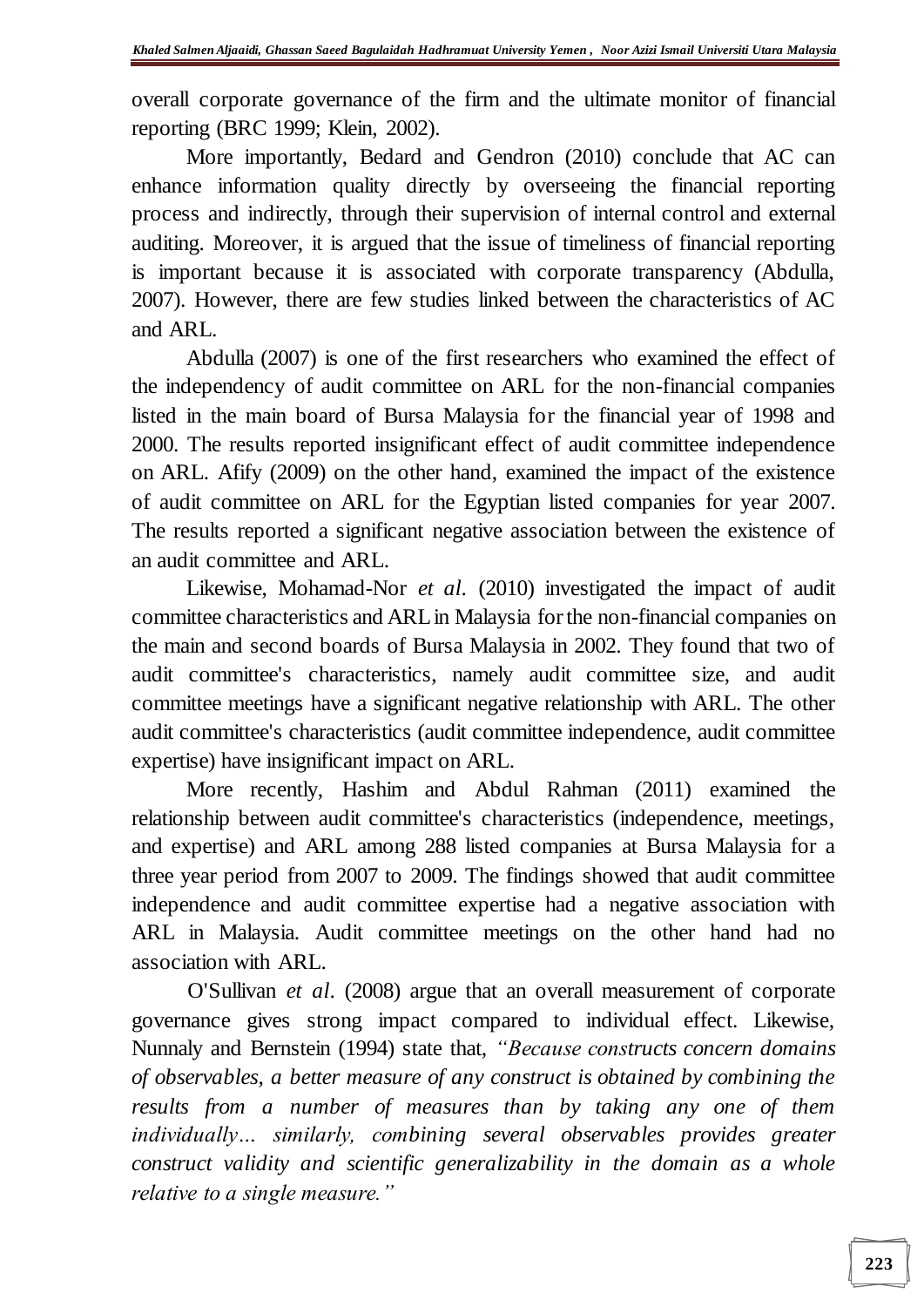Based on the above arguments and the results of previous studies, it is expected that the effectiveness of audit committee (all the members are nonexecutive, expertise, more meetings) would reduce the ARL. Therefore, the second hypothesi is as follows:

*H2: There is a negative relationship between the effectiveness of audit committee and audit report lag.*

## **III. Research Design and Model Specification**

Data for this study came from two sources of data; primary and secondary data. Primary data were obtained from the response of internal auditors of listed companies in ASE for the year 2009. Secondary data on the other hand were collected by analysing the audited financial statements of companies from internal auditors that participated in the survey for the year 2009. This data is used to determine the audit report lag and the control variables that affect ARL.

Out of 272 companies listed in ASE, a sample of 256 companies is selected, as described in Table 1. 10 companies are excluded due to the absence of IAF while 2 companies disclosed that they fully outsource their IAF and 4 companies do not establish audit committees at year end 2009. Therefore, only 87 questionnaires from the internal auditors were used which represent approximately 34 % of a sample.

| <b>Description</b>                                           | <b>Results</b> |
|--------------------------------------------------------------|----------------|
| Total number of the listed companies in ASE at year end 2009 | 272            |
| Less:                                                        |                |
| Companies without IAF                                        | 10             |
| Companies that fully outsourcing their IAF                   |                |
| Companies without AC at the year end 2009                    | 4              |
| Potential respondents for the study                          | 256            |
| Answered questionnaires from internal auditors               | 87             |
| Response rate $(87/260)$                                     | 33.98%         |

**Table 1:** *Summary of Response Rate*

The ARL model used in this study is adapted from prior studies to accommodate the internal auditing and Jordanian environment. We include several control variables which have been found to be associated with audit report lag. These variables are company size (SIZE), auditor type (AUDTYPE), extraordinary items in financial reporting (EXT), type of audit opinion (OPINION), sign of income (LOSS), industry classification (INDUS), and debt ratio (DEBT).

The control variables are based on prior researchers regarding ARL. Researchers (e.g., Henderson and Kaplan, 2000; Ahmed and Kamarudin, 2003; Che-Ahmed and Abidin, 2008; El-Bannany, 2008; Lee et al., 2008; Afify, 2009; Mohamad-Nor et al., 2010; Hashim and Abdul Rahman, 2011) found a negative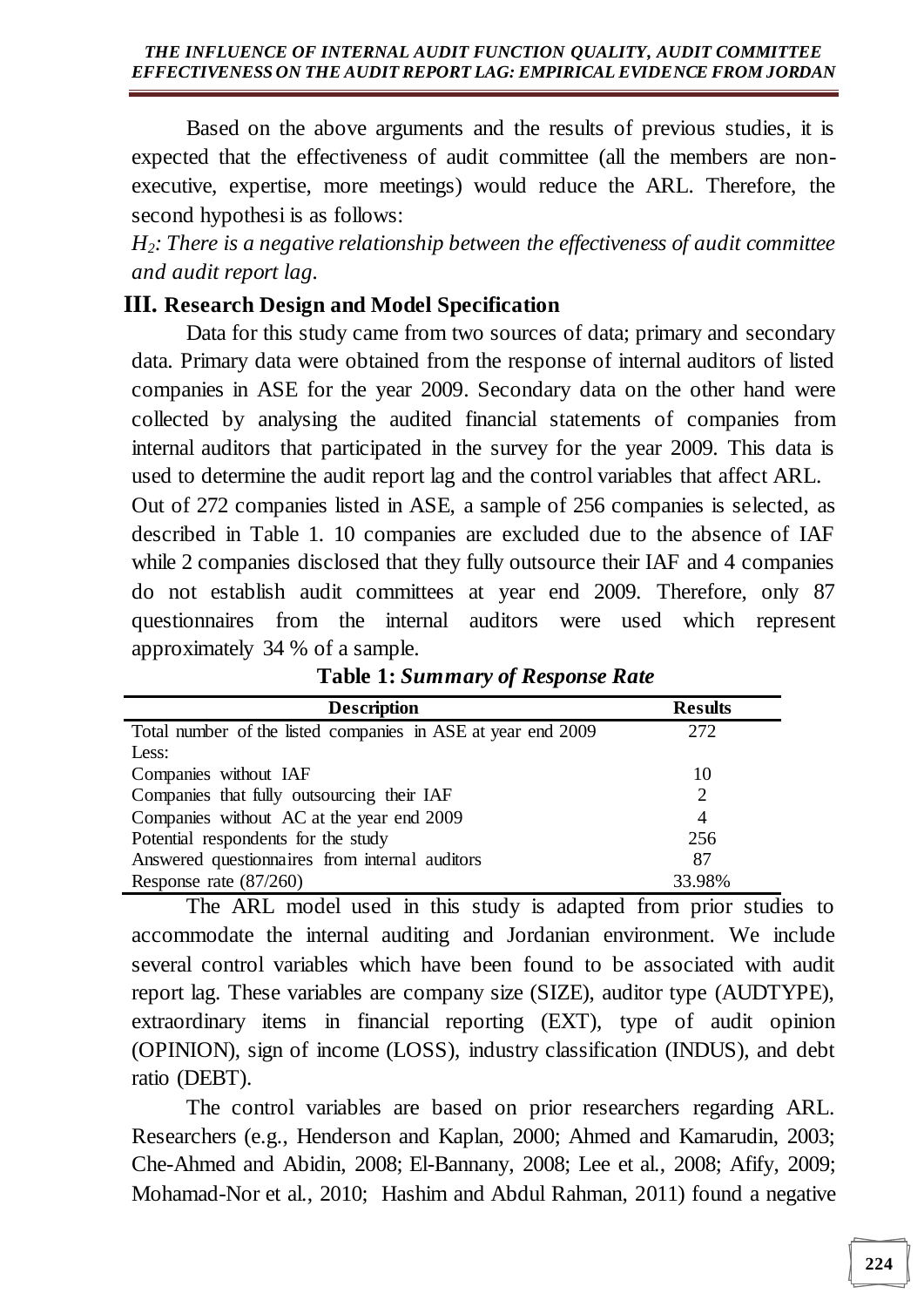association between firm size and ARL. In addition, researchers disputed that the audit delay for firms audited by big audit firms is shorter than for firms which are audited by not big audit firms for various reasons: First, big audit firms utilize additional qualified staff, possess superior technology to complete their audit job earlier compared to smaller firms (Chan, Ezzamel and Gwilliam, 1993; Crasewell, Francis and Taylor, 1995; Hossain and Taylor, 1998; Leventis et al., 2005). Second, big audit firms have specialized experience in auditing listed firms compared to smaller ones, which leads to achieving proficient audit work in less time (Ashton et al., 1989). Third, big audit firms possess strong incentive to enhance the market share in the audit market and sustain their reputation. This will guide them to achieve their work earlier compared to smaller firms (Krishnan, 2005; Leventis et al., 2005; Afify, 2009).

Moreover, Extraordinary items represent material events that are not part of a company's normal operations and therefore, auditors spend more time clarifying these items with the management of the firm which in turn might lead to a longer audit report lag (Jaggi and Tsui, 1999; Owusu-Ansah, 2000). Indeed, studies (e.g., Newton and Ashton, 1989; Bamber et al., 1993; Jaggi and Tsui, 1999; Leventis et al., 2005; El-Bannany, 2008; Lee et al., 2008) examined the relationship between the presence of extraordinary items in financial reporting and ARL. Hence, we expect a positive relationship between the existence of extraordinary items in financial reporting and ARL.

To control the effect of auditor opinion on ARL, we extend prior studies (Ahmed and Kamarudin, 2003; Leventis et al., 2005; Abdullah, 2007; Che-Ahmed and Abidin, 2008; Lee et al., 2008; Mohamad-Nor et al., 2010) who found a positive relationship between qualified auditor opinion and ARL. Likewise, It is argued that when loss is incurred, companies may choose to delay the bad news and may appeal to the auditor to initiate the audit at a later time, thereby allowing the auditor to continue more diligently during the audit process to handle company loss if he conceives that the loss increases the likelihood of financial deficiency or management fraud (Carslaw and Kaplan, 1991). Furthermore, when loss occurs, auditors have to obtain additional substantive evidence which alters the time factor of issuing their report (Afify, 2009).

Accordingly, prior studies (e.g., Ashton et al., 1987; Carslaw and Kaplan, 1991; Bamber *et al.,* 1993; Henderson and Kaplan, 2000; Ahmed and Kamarudin, 2003; Lee et al., 2008; Afify, 2009) found a positive relationship between firm's losses and ARL. Therefore, we expect that when the loss occurs in companies, the audit report will take more time to prepare.

Furthermore, studies (e.g., Ahmed and Kamarudin, 2003; Che-Ahmed and Abidin, 2008; Afify, 2009) found that financial firms have shorter ARL than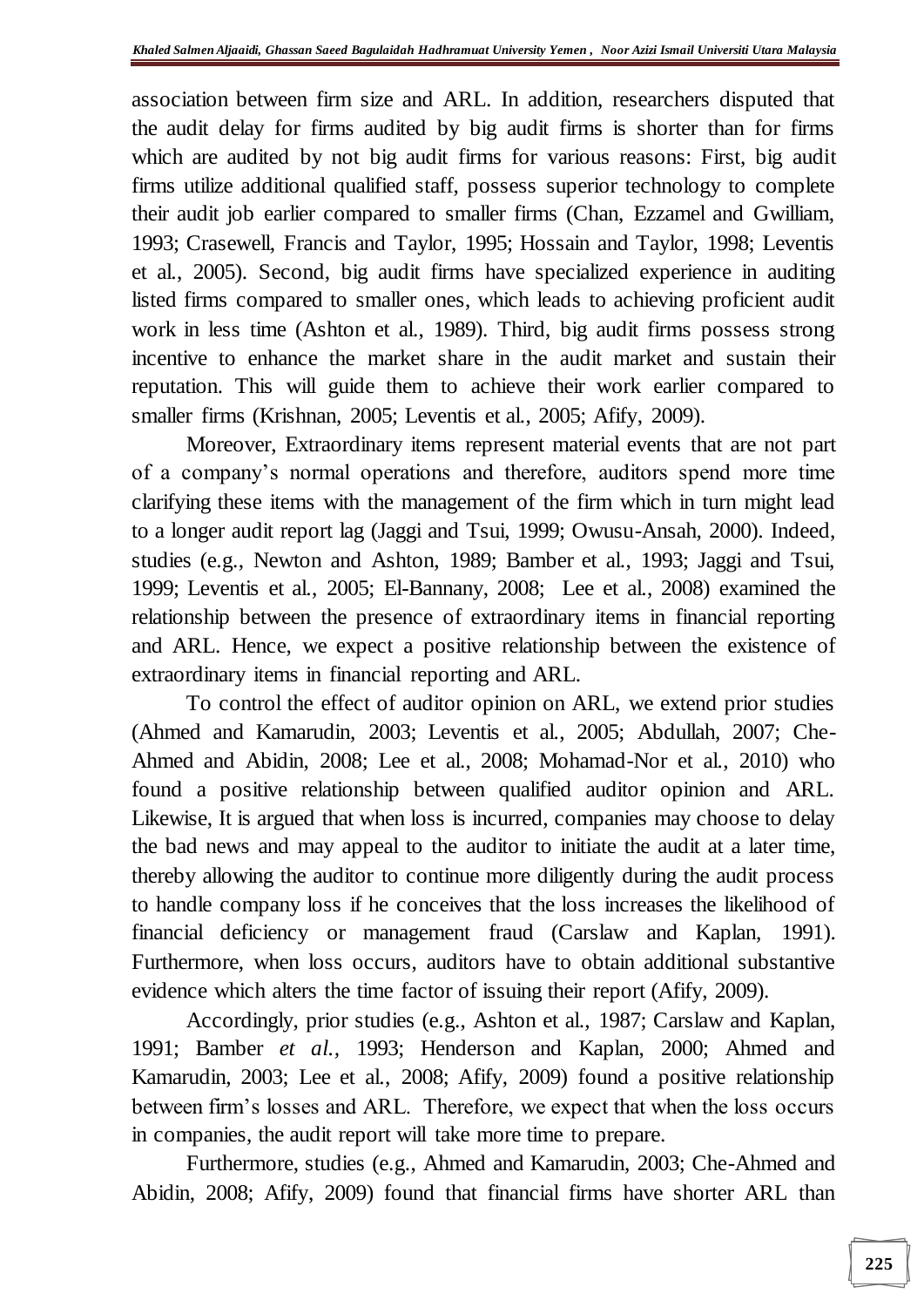firms in other industry classifications. Carslaw and Kaplan (1991) argued that the reason behind the short audit delay for financial firms is due to the financial firms' little or no inventory. Inventory is difficult to audit and represent an area where there is frequent material error. In addition, Ashton et al., (1987) suggest that dollar for dollar, financial assets are easier to audit than non-financial assets. Accordingly, we assume a negative relationship between the financial firms and audit report lag.

Finally, It is a matter of dispute whether the relative proportion of debt to total assets could be indicative of financial health of the company (Carslaw and Kaplan, 1991) and a prominent proportion of debt could result in liquidity or going-concern problems which necessitate more tentative audit (Ahmed and Kamarudin, 2003). Moreover, Che-Ahmed and Abidin (2008) indicated that the amount of long-term debt may also raise the agency cost as suggested by Jensen and Meckling (1976) which leads to the increase of audit efforts and hence, increase in the length of audit engagement. Furthermore, studies (Carslaw and Kaplan, 1991; Ahmed and Kamarudin, 2003; Abdullah, 2007; Lee et al., 2008) showed that firms with a high proportion of debt have longer ARL. Hence, this study adopts the positive effect of debt ratio on ARL. The following is the hypothesize ARL model:

 $ARL = \beta 0 + \beta I$  IAFQUAL +  $\beta 2$  ACEFFEC +  $\beta 3$  SIZE +  $\beta 4$  AUDTYPE +  $\beta 5$  EXT +  *β6* OPINION *+ β7* LOSS *+ β*8 DEBT + *β9* INDUS + *ε*

Where:

ARL: Audit Report Lag: a number of calendar days from fiscal year- end to the date of the auditor's report

## **Experimental Variables**

**IAFQUAL:** The quality of internal audit function as developed by Prawitt et al. (2009) (obtained from survey questionnaire)

**ACEFFEC:** The overall effectiveness of audit committee that include three (3)characteristics (independence, expertise, meetings), 3 means all the three characteristics more than median of the sample while 0 means all the three characteristics of audit committee lower than themedian

## **Control Variables**

**SIZE:** Firm size, natural Logarithm of total assets of the company

 **AUDTYPE:** Auditor type, a dummy variable of 1 is assigned to the national audit firm which is affiliated to one of the international big f audit firms and to national audit firms, 0 is assigned.

**EXT:** Extraordinary items in financial reporting, 1 is assigned if the company reports extraordinary items; 0 otherwise.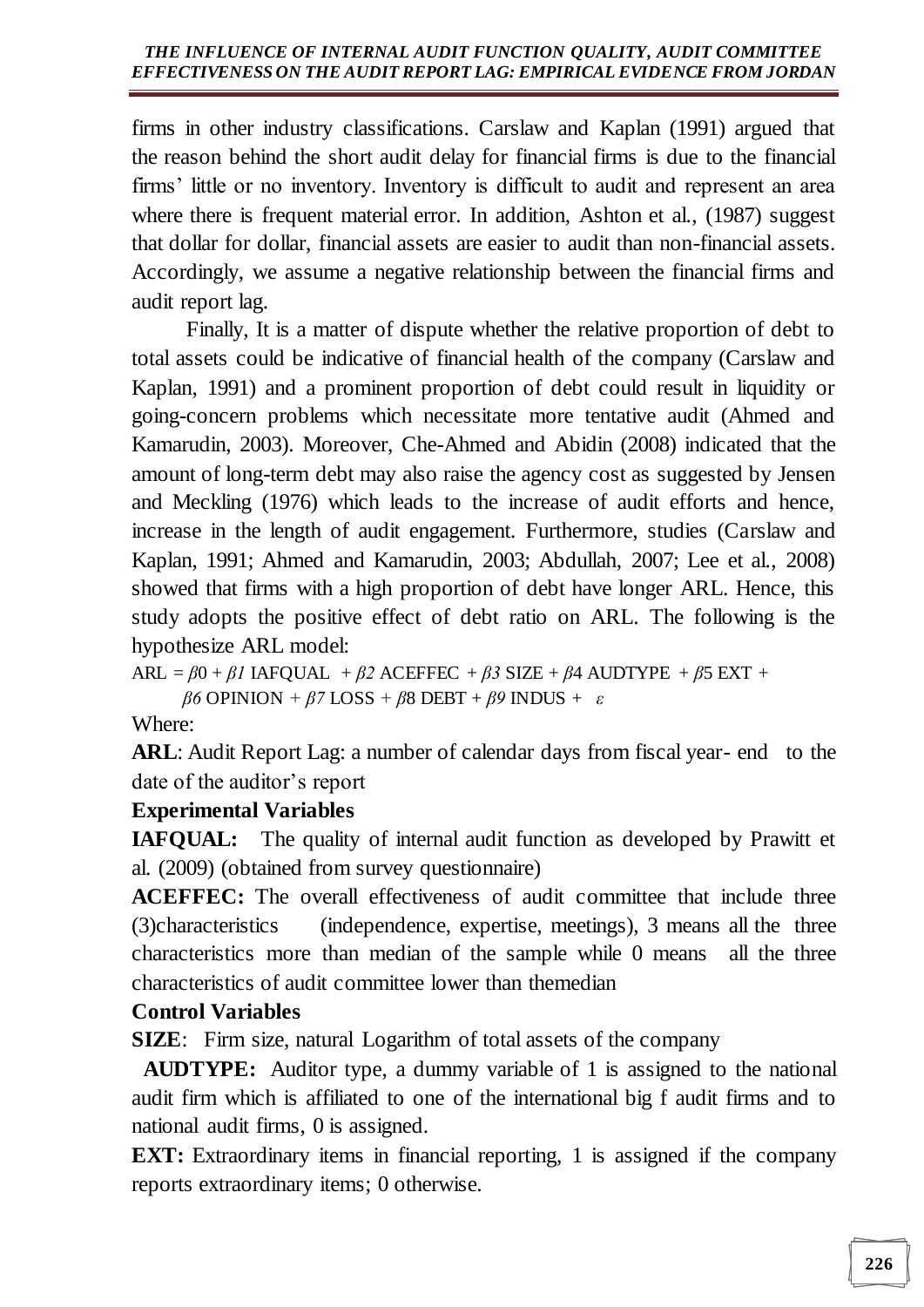**OPINION:** Type of audit opinion, a dummy variable of 0 is assigned to the standard or unqualified audit opinion while the rest is assigned 1.

**LOSS**: Sign of income, the companies reporting a loss for year 2009 are assigned 1 and 0 otherwise.

**INDUS:** Client's industry classification, a dummy variable of 1 is assigned where banks, insurance, financial services, and mutual fund's sectors (financial companies) are concerned, while in the industrial and the service sectors (nonfinancial companies), 0 is assigned.

**DEBT:** Debt Ratio, total liabilities to total assets. Total liabilities refer to the sum of current liabilities and long- term liabilities.

### **IV. Results**

### **1. Descriptive Statistics and Correlation Analysis**

Table 2 reports the descriptive statistics of all variables investigated in this study. The mean of the number of calendar days from fiscal-year end to date of external auditor's report (ARL) is 51.96 days (standard deviation of 23.44 days) with actual minimum of 13 days and maximum of 97 days. This means that the Jordanian listed companies take approximately 52 days on average beyond their annual reports date before they are finally ready for the presentation of the audited financial reports to the shareholders. Actually, the instructions of JSC require all the listed companies in ASE to provide their annual reports within 90 days from the fiscal year end. This evidence suggests that the ARL may be an important concern for Jordanian listed companies in financial reporting policy.

Comparing to other Arab countries, It is important to mention that the average audit lag of Jordanian companies is shorter than average lag of Egyptian companies (67 days) as reported by Afify (2009) and similar to audit lag in Bahrain (51 days) but longer than average of audit lag in United Arab Emirates (43 days) as reported by Khasharmeh and Aljifri (2010).

| <b>Variable</b>         | <b>Minimum</b> | <b>Maximum</b> |             | <b>Std.Deviation</b> |
|-------------------------|----------------|----------------|-------------|----------------------|
| Audit Report Lag        | 13             | 97             | 51.9655     | 23.44883             |
| <b>IAF</b> Quality      |                |                | 2.8046      | 1.42925              |
| <b>AC</b> Effectiveness |                |                | 1.8391      | .79055               |
| Firm Size               | 490704JD       | 23099491000JD  | 548685971JD | JD2578906439         |
| Auditor Type            |                |                | .3333       | .47414               |
| Extraordinary Items     |                |                | .1609       | .36959               |
| Auditor Opinion         |                |                | .0920       | .29064               |
| Sign of Income          |                |                | .3678       | .48501               |
| Debt Ratio              | .22            | 95.75          | 42.2891     | 28.05635             |
| Industry Type           |                |                | .3448       | .47807               |

**Table 2:***Descriptive Statistics*

For the experimental variables (IAF quality and AC effectiveness), Table 2 showed that the actual maximum value of IAFQUAL is five (5) with an average of 2.80 (standard deviation 1.42) that means the level of quality of IAF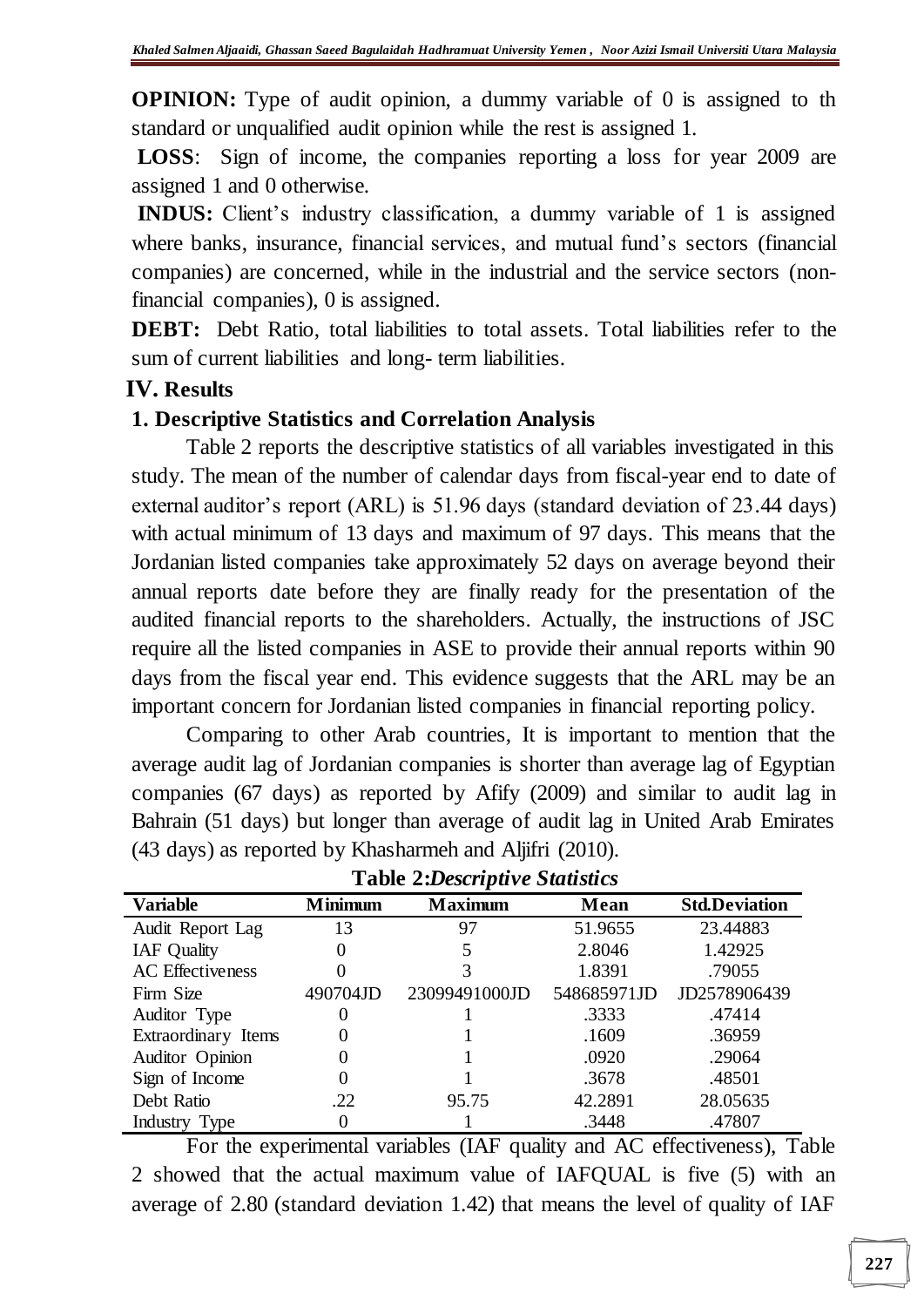is medium for the entire sample. Likewise, the mean of the overall effectiveness of audit committee (ACEFFEC) is 1.83 from scale spans from zero (0) to three (3). Three (3) means that the three characteristics of audit committee (independence, expertise, meetings) are more than median which reflect high effectiveness, while zero (0) means that all the three characteristics of audit committee is lower than the median of the sample.

For this study, 30 companies (34.5%) are classified as financial companies, while 57 companies (65.5%) are consider as non-financial companies. The average size of the participated companies in the study is 548685971 Jordanian Dinar (with standard deviation of 2,578,906,439 JD). In general, the participated companies are large economically significant entities. Regarding to auditors type, 58 (represent 66.7% of the sample) of the external auditors reports that they do not affiliated to any of the big-four. 29 (33.3%) audit firms of the external auditors on the other hand is affiliated to big-four audit firms.

For the extraordinary items in financial reporting, only 14 companies (represent 16.1% of sample) reports extraordinary items in their financial reports at the year end 2009 while 73 (83.9%) companies reports that they do not have any type of extraordinary items at year end. 78 company (represent 89.6% of the sample) on the other hand have unqualified opinion and just 9 companies (10.3%) with other audit opinion. Further, Table 3 shows the Pearson Correlation among the independent variables in this study. The highest correlation is between the two control variables, firm size and auditor type at .653, which suggests that multicollinearity is not a problem for the regression results.

|                         | $\bf(1)$ | (2)   | (3)       | (4)       | (5)      | (6)       | (7)        | (8)       | (9)        |
|-------------------------|----------|-------|-----------|-----------|----------|-----------|------------|-----------|------------|
| IAF Quality (1)         | 1.000    | .497  | $0.432**$ | $0.355**$ | $-0.138$ | $-0.040$  | $-0.398**$ | $0.235*$  | $0.355**$  |
| AC Effectiveness (2)    |          | 1.000 | 0.375     | 0.300     | $-0.189$ | $-0.087$  | $-0.359$   | 0.187     | 0.210      |
| Firm Size $(3)$         |          |       | 1.000     | $0.653**$ | $-0.203$ | $-0.041$  | $-0.411**$ | $0.603**$ | $0.569**$  |
| Auditor Type (4)        |          |       |           | 1.000     | $-0.111$ | 0.028     | $-0.287**$ | $0.297**$ | $0.513**$  |
| Extraordinary Items (5) |          |       |           |           | 1.000    | $0.402**$ | 0.185      | $-0.165$  | $-0.318**$ |
| Auditor Opinion (6)     |          |       |           |           |          | 1.000     | 0.170      | $-0.084$  | $-0.063$   |
| Sign of Income $(7)$    |          |       |           |           |          |           | 1.000      | $-0.133$  | $-0.202$   |
| Debt Ratio (8)          |          |       |           |           |          |           |            | 1.000     | $0.414**$  |
| Industry Type (9)       |          |       |           |           |          |           |            |           | 1.000      |

|  | <b>Table 3: Pearson Correlation Matrix</b> |  |
|--|--------------------------------------------|--|
|  |                                            |  |

\*correlation is significant at the 0.05 level

\*\* Correlation is significant at the 0.01 level

### **2. Multivariate Analysis**

Table 4 shows the multiple regression results. As seen from Table 4, the model explains 44.3 % of the variation in ARL. In general, the model is significant ( $F = 8.590$ ) (Sig  $F = 0.000$ ). For the relationship between the overall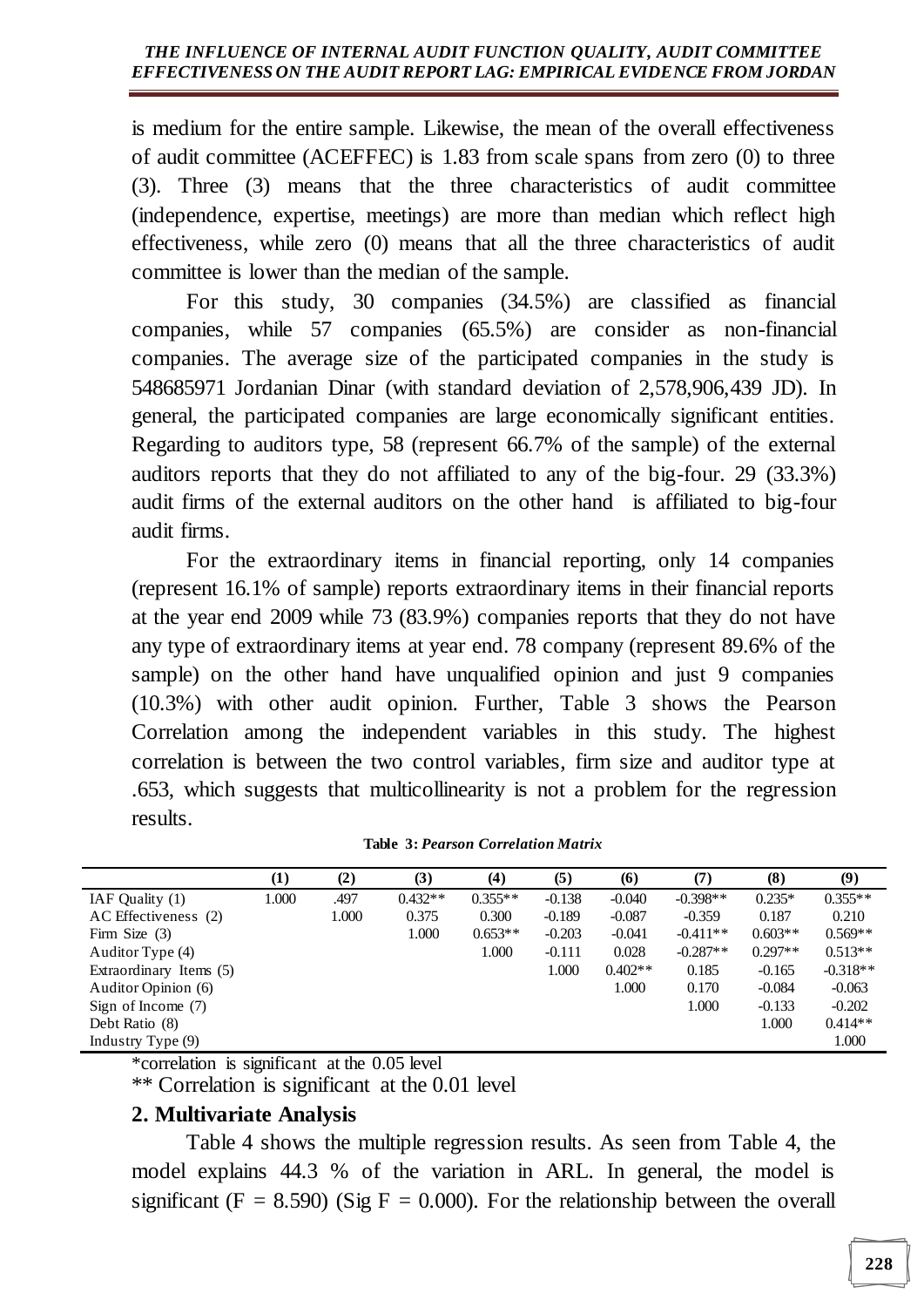quality of IAF and ARL, the direction of this relationship is negative and significant at 1 % ( $\beta$  = -.423, t = -4.183, P = .000). This result indicates to the strength of the relationship between IAF Quality and ARL. This means that companies with high IAF' quality have less ARL than those with low quality of IAF. This result supports the first hypotheses of the study.

For the relationship between AC effectiveness and ARL, the result suggests negative and significant association at 5% ( $\beta$  = -.228, t = -2.352, P = .021). This suggests that companies with an effective audit committee have a lower audit lag.

| <b>Variable</b>            | <b>Expected</b>          | $\boldsymbol{B}$      | Std.         | T                 | P     | <b>Tolerance</b>        | VIF   |
|----------------------------|--------------------------|-----------------------|--------------|-------------------|-------|-------------------------|-------|
|                            | <b>Sign</b>              |                       | <b>Error</b> | <b>Value</b>      | value |                         |       |
| Constant                   |                          |                       | 25.590       | 3.828             | 0.000 |                         |       |
| <b>IAF</b> Quality         |                          | $-.423$               | 1.658        | $-4.183$          | 0.000 | 0.634                   | 1.577 |
| <b>AC</b> Effectiveness    | $\overline{\phantom{0}}$ | $-.228$               | 2.875        | $-2.352$          | 0.021 | 0.864                   | 1.450 |
| <b>Control</b> variables   |                          |                       |              |                   |       |                         |       |
| Firm Size                  |                          | $-.118$               | 3.756        | $-.829$           | 0.409 | 0.319                   | 3.135 |
| Auditor Type               | $\overline{\phantom{0}}$ | .116                  | 5.548        | 1.483             | 0.142 | 0.515                   | 1.942 |
| Extraordinary Items        | $+$                      | $-.103$               | 5.950        | $-1.096$          | 0.276 | 0.737                   | 1.357 |
| Auditor Opinion            | $+$                      | .224                  | 7.211        | 2.505             | 0.014 | 0.811                   | 1.233 |
| Sign of Income             | $+$                      | .148                  | 4.621        | 1.551             | 0.125 | 0.709                   | 1.410 |
| Debt Ratio                 | $+$                      | .166                  | .088         | 1.581             | 0.118 | 0.588                   | 1.700 |
| Industry Type              |                          | $-.149$               | 5.256        | $-1.391$          | 0.168 | 0.564                   | 1.772 |
| $R^2 = .501$<br>$DV = ARL$ |                          | Adjusted $R^2 = .443$ |              | $F-Ratio = 8.590$ |       | $\text{Sig } F = 0.000$ |       |

**Table 4:** *OLS Regression Results: The Impact of IAF Quality and AC on ARL*

In regards to the effect of control variables on audit report lag, Table 4 exhibits that only auditor opinion (OPINION) has significant positive associations with ARL, while sign of income (LOSS), debt ratio (DEBT), and industry classification (INDUS), company size (SIZE), auditor type (AUDTYPE), and extraordinary items in financial reporting (EXT) have no significant effect on ARL.

This study confirms that firms that did not receive unqualified audit opinions took longer time to issue their audited financial statement compared to the others who received standardized audit opinion (unqualified). The positive relationship between auditor opinion (qualified opinion) and ARL is consistent with the results of most previous studies (Ahmed and Kamarudin, 2003; Leventis et al., 2005; Abdullah, 2007; Che-Ahmed and Abidin, 2008; Lee et al., 2008; Mohamad-Nor et al., 2010).

 The multivariate analysis also suggests that audit report lag is not different among all sizes that measured by natural logarithm of the total assets of the firms. In other words, the size of audit client's firm does not contribute on the reduction of audit report lag. The result of our study is consistent with the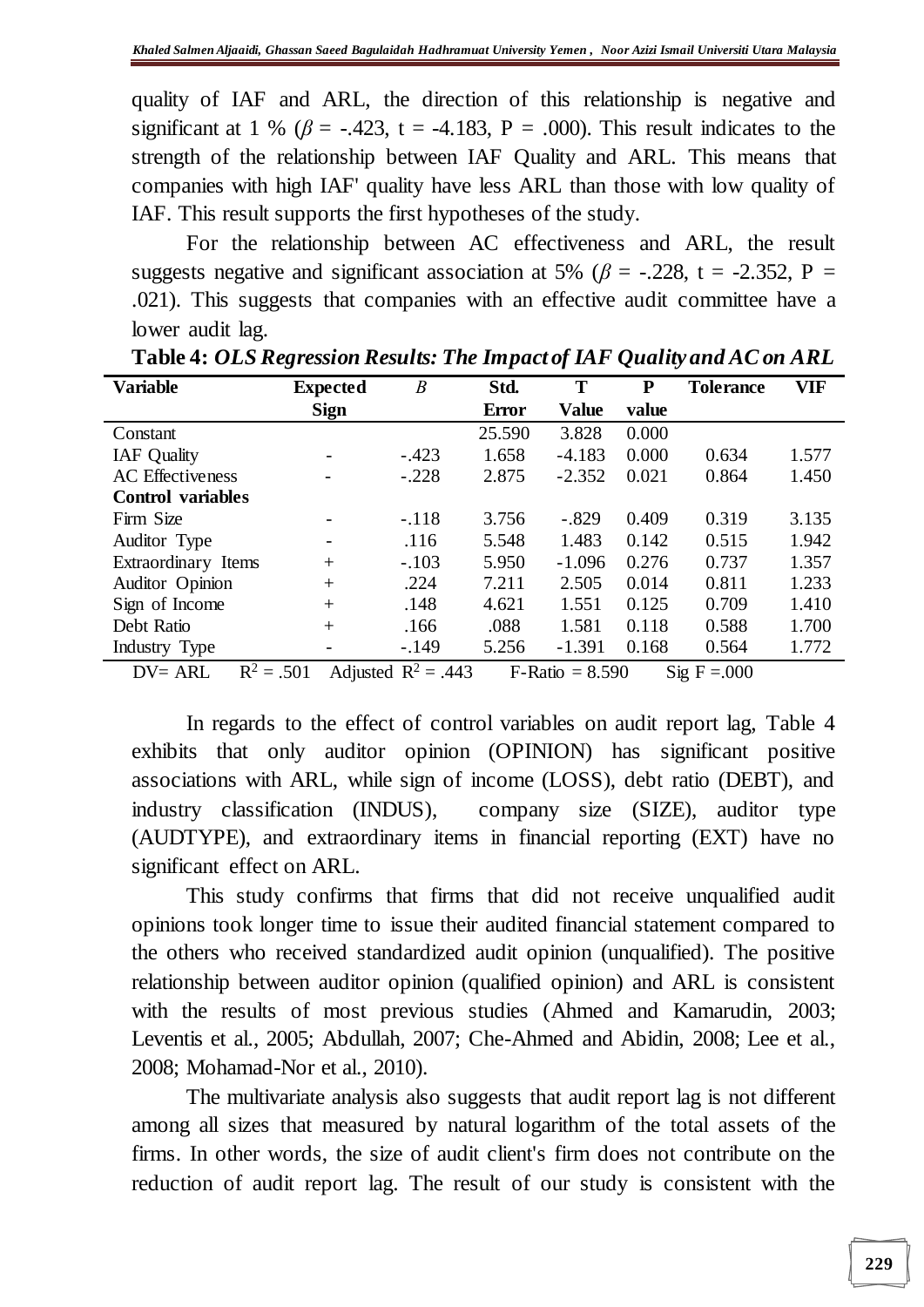findings of other studies (e.g., Givoly and Palman, 1982; Khasharmeh and Aljifri, 2010) who reported insignificant effect of firm's size on ARL. Similarly, the classification of auditor type to big or non-big four has no significant impact on ARL in Jordan. However, Nasser and Al-Khatib (2000) argued that firms audited by big audit firms in Jordan are likely to publish high quality information. The result of this study did not support arguments related to the timeliness of financial reporting. Nevertheless, this result is in line with the results of other studies that were conducted in the Arab world. For example, Afify (2009) and Khasharmeh and Aljifri (2010) found that the auditor type did not affect ARL in Egypt, Emirates and Bahrain respectively.

Further, ARL did not differ for companies with extraordinary items in their financial statements and those without. This result is consistent with the findings of previous studies (e.g., Ahmed &Kamarudin, 2003; Henderson and Kaplan, 2000) that reported insignificant effect of the existence of extraordinary items in financial statement on ARL.

In relation to the debt ratio, the results showed that the proportion of total liabilities to total assets has positive but insignificant association with ARL. Finally, although studies (e.g., Ahmed and Kamarudin, 2003; Che-Ahmed and Abidin, 2008; Afify, 2009) revealed that ARL for financial companies is shorter than non-financial companies. The classification of companies to financial and non-financial has insignificant effect on the timeliness of financial reporting for the Jodanian context. The plausible explanation for insignificant effect of industry classification on ARL that most of companies (65.5% of a sample) that participated in the study are classified as non-financial companies, while only 30 companies (34.5% of a sample) are classified as financial companies.

### **V. Additional Analyses**

In this section, we conduct two additional analyses to explore the effect of individual characteristics of internal audit function and audit committee on ARL. In the first additional analysis, we run the results for Table 4 using the individual components of IAF quality in place of a composite IAF Quality measure as developed by Prawitt et al. (2009). As mentioned previously, the individual components of internal audit function quality are IAF experience (IAFEXP), certification (IAFCERT), training (IAFTRAIN), objectivity of IAF (IAFOBJ), time (IAFTIME) and size (IAFSIZE).

Table 5 displays that the model is still significant ( $F = 6.331$  Sig  $F = 000$ ) and adjusted  $\mathbb{R}^2$  increased to 46.5% comparing to the original model and the association between overall AC Effectiveness and ARL is still significant and negative (t=  $-2.865$ , P=  $.006$ ). For the individual impact of IAF Quality on ARL,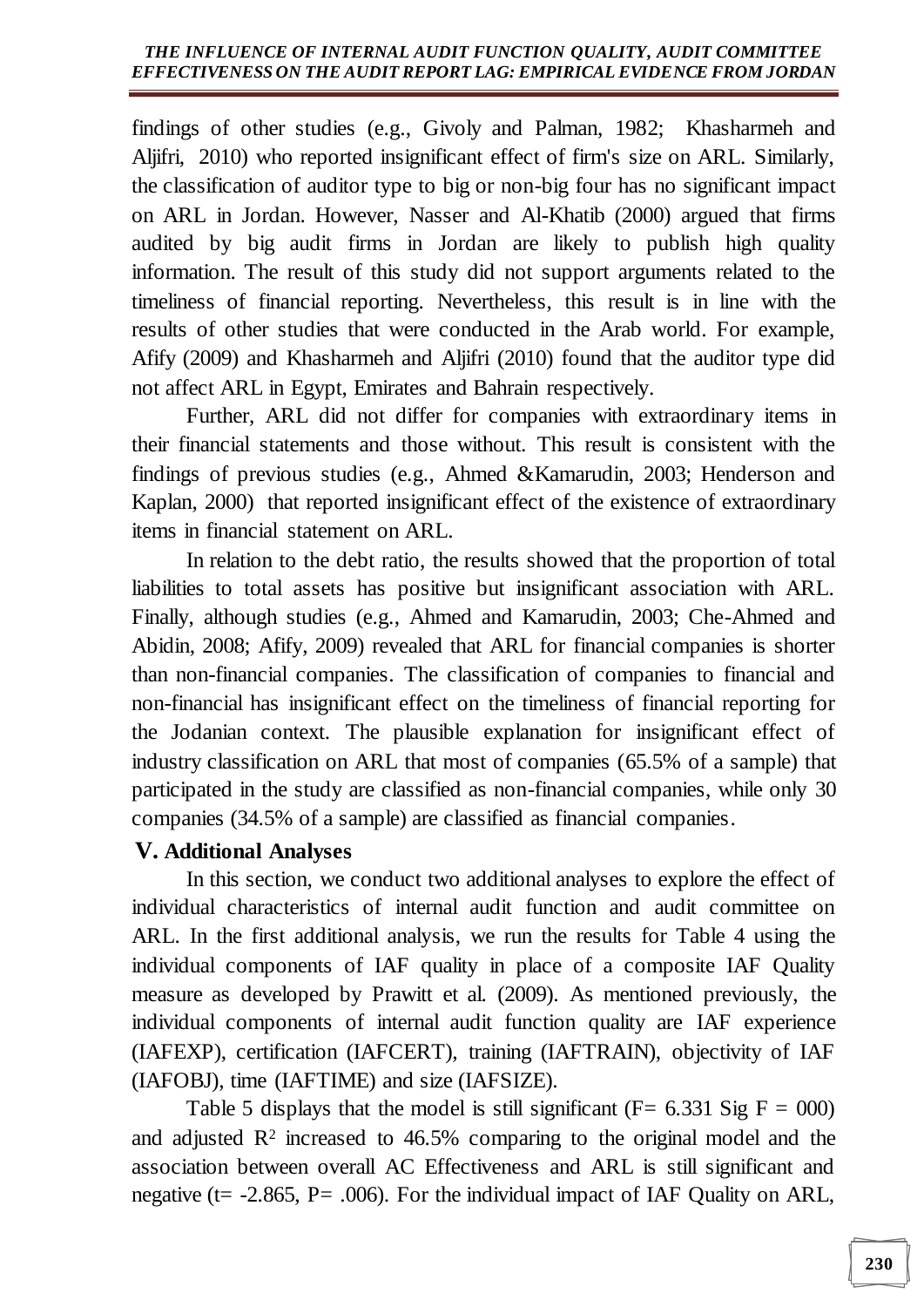Table 5 shows that IAF certification has a negative and significant association at 5 % with ARL. This result indicates that companies with high percentage of internal auditors with professional certifications such as CIA, CPA, and ACPA have shorter ARL. Nevertheless, this result is in line with the findings of Prawitt et al. (2009) who reported a negative association between IAF Certification and financial reporting quality as measured by earning management. Furthermore, internal audit training (IAF Training) also has a negative and significant association at 5 % with ARL. The other four IAF characteristics do not contribute to the reduction of companies' ARL among listed companies in ASE.

For the effect of control variables on ARL, auditor opinion (OPINION) has significant and negative association with ARL as in original model. Furthermore, the percentage of total assets to total liabilities (Debt Ratio) has a significant and positive impact on ARL at 10 % ( $t = 1.853$ ,  $P = .068$ ). This result indicates that the companies with a high debt ratio have longer audit lag. As in original model, the size of firms, auditor type, extraordinary items, sign of income, and industry type have insignificant relationship with ARL.

In the second additional analysis, we run the results for Table 4 with AC independence, AC expertise, and AC meetings instead of AC effectiveness.

As seen from Table 6, the Model is significant ( $F = 8.037$ , Sig  $F = 0.000$ ) and adjusted  $\mathbb{R}^2$  slightly increased to 47.4%. In relation to the impact of AC characteristics on ARL, the results reported a significant negative association between only the number of AC meetings held during the year and ARL ( $t = -$ 3.324,  $P = .001$ ). While the independence of AC and proportion of expertise members in AC has insignificant impact on ARL among listed companies in ASE.

In regards to the control variables, only auditor opinion (OPINION) has significant positive impact on ARL. While the remaining variables have insignificant association with ARL

**Table 5:***OLS Regression Results: The Impact of Individual Characteristics of IAF Quality on ARL*

| Variable | <b>Expected</b> | υ | Std.  | π     |       |
|----------|-----------------|---|-------|-------|-------|
|          | Sign            |   | Error | Value | Value |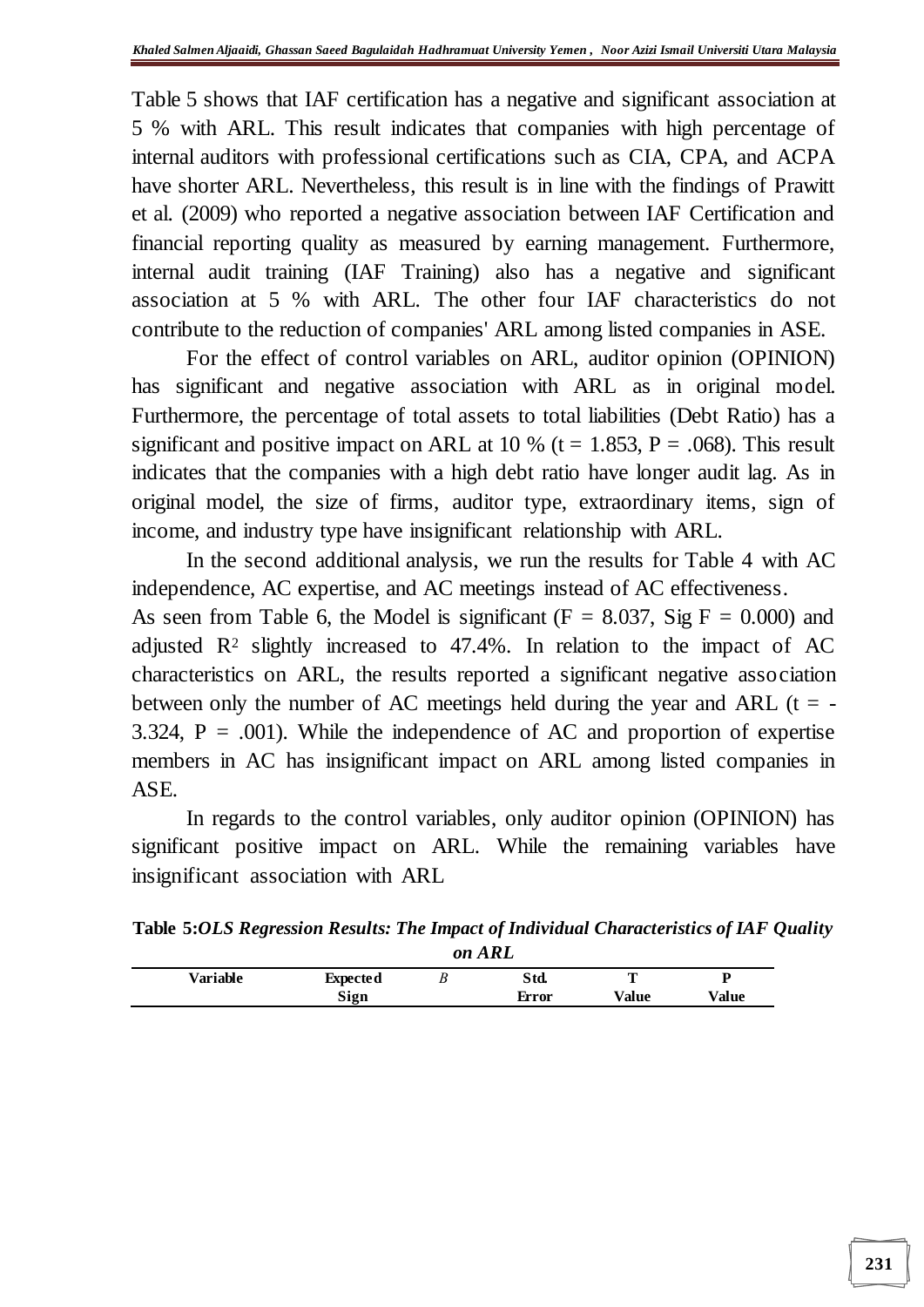| Constant                   |                       |         | 26.692            | 3.324                               | 0.001 |
|----------------------------|-----------------------|---------|-------------------|-------------------------------------|-------|
| <b>IAF</b> Experience      |                       | $-.120$ | 4.069             | $-1.381$                            | 0.172 |
| <b>IAF</b> Certification   |                       | $-.276$ | 5.225             | $-2.539$                            | 0.013 |
| <b>IAF</b> Training        |                       | $-.199$ | 4.057             | $-2.296$                            | 0.025 |
| <b>IAF</b> Objectivity     |                       | .080    | 4.153             | 0.912                               | 0.365 |
| <b>IAF</b> Time            |                       | $-.143$ | 4.382             | $-1.542$                            | 0.127 |
| <b>IAF</b> Size            |                       | $-.146$ | 4.814             | $-1.420$                            | 0.160 |
| <b>AC</b> Effectiveness    |                       | $-.276$ | 2.872             | $-2.856$                            | 0.006 |
| <b>Control</b>             |                       |         |                   |                                     |       |
| Firm Size                  |                       | $-.076$ | 3.905             | $-0.510$                            | 0.612 |
| Auditor Type               |                       | .160    | 5.691             | 1.395                               | 0.167 |
| Extraordinary Items        |                       | $-.088$ | 5.905             | $-0.948$                            | 0.346 |
| <b>Auditor Opinion</b>     |                       | .218    | 7.178             | 2.451                               | 0.017 |
| Sign of Income             |                       | .085    | 4.911             | 0.834                               | 0.407 |
| Debt Ratio                 |                       | .169    | .089              | 1.853                               | 0.068 |
| Industry Type              |                       | $-.145$ | 5.451             | $-1.304$                            | 0.196 |
| $R^2 = .552$<br>$DV = ARL$ | Adjusted $R^2$ = .465 |         | $F-Ratio = 6.331$ | $\text{Si} \times \text{F} = 0.000$ |       |

**Table 6:***OLS Regression Results: The Impact of Individual Characteristics of AC Effectiveness on ARL*

|                                           |                                             | —. , , ,  —               |                 |                        |                   |
|-------------------------------------------|---------------------------------------------|---------------------------|-----------------|------------------------|-------------------|
| <b>Variable</b>                           | <b>Expected</b><br>Sign                     | $\boldsymbol{B}$          | Std.<br>Error   | T<br>value             | P<br><b>Value</b> |
| Constant                                  |                                             |                           | 39.704          | 3.365                  | .001              |
| <b>IAF</b> Quality                        |                                             | $-.409$                   | 1.679           | $-3.993$               | .000              |
| AC Independence                           |                                             | $-.095$                   | .321            | $-1.136$               | .260              |
| AC Expertise                              |                                             | $-.081$                   | .128            | $-0.831$               | .408              |
| <b>AC</b> Meetings                        |                                             | $-.285$                   | .657            | $-3.324$               | .001              |
| <b>Control</b>                            |                                             |                           |                 |                        |                   |
| Firm Size                                 |                                             | $-.091$                   | 3.661           | $-0.653$               | .516              |
| Auditor Type                              |                                             | .135                      | 5.429           | 1.231                  | .222              |
| Extraordinary Items                       | $+$                                         | $-.125$                   | 6.000           | $-1.318$               | .192              |
| <b>Auditor Opinion</b>                    | $+$                                         | .239                      | 7.129           | 2.699                  | .009              |
| Sign of Income                            | $+$                                         | .148                      | 4.526           | 1.582                  | .118              |
| Debt Ratio                                | $+$                                         | .146                      | .087            | 1.401                  | .165              |
| Industry Type                             |                                             | $-.104$                   | 5.203           | $-.985$                | .328              |
| $\mathbf{D}^{\eta}$<br>$NT + NT$<br>$-41$ | $\cdot$ $\sqrt{2}$<br>$\lambda$ 1.<br>$4-4$ | $\mathbf{r}$ $\mathbf{r}$ | 0.027<br>$\sim$ | $\Omega$<br>$\sqrt{ }$ |                   |

DV= ARL  $R^2 = .541$  Adjusted  $R^2 = .474$  F-Ratio = 8.037 Sig F = 000

### **VI. Conclusion**

This paper investigates the effect of internal audit function quality and the effectiveness of audit committee on audit report lag. We use a composite measurement of audit committee and internal audit function. The results are consistent with our expectation that IAF quality is associated with reduction of audit report lag of the listed companies in Jordan. Likewise, the effectiveness of audit committee contributes to the reduction of audit report lag among listed companies in Jordan. These results provide evidence about the importance of internal audit function and audit committee in reducing audit lag among listed companies in Jordan. Hence, companies have to explore ways to improve the function of internal auditing and audit committee and to support these mechanisms with the necessary resources to improve its work. Furthermore, regulators of the companies in Jordan such as Amman Stock Exchange (ASE), Jordan Securities Commission (JSC) have to mandate all the listed companies to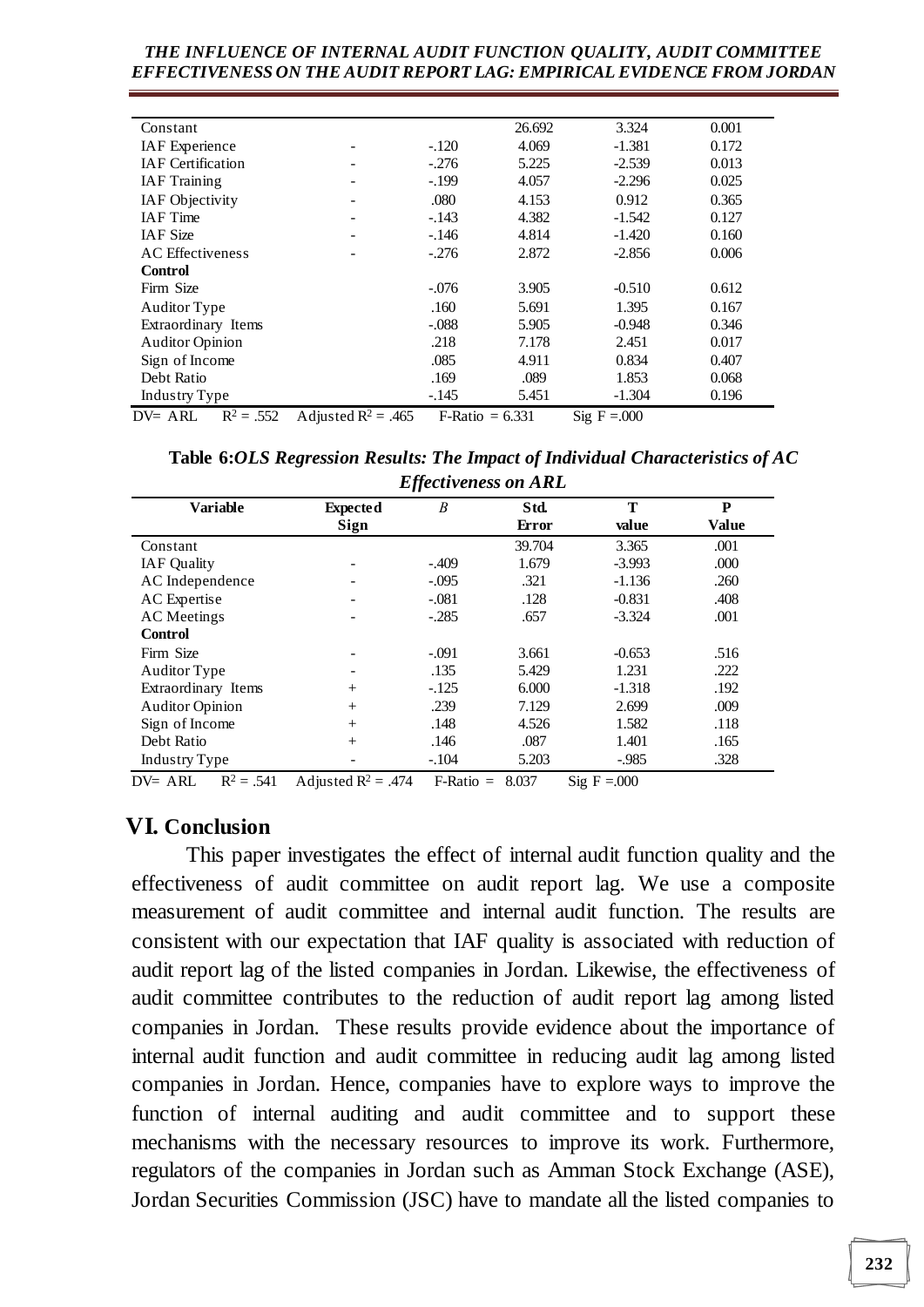have an effective internal audit function, particularly because there is no clear law mandating the listed companies to have internal audit function.

This study subjects to several limitations. Since this study relies on the response of internal auditors and the annual reports of the participated companies, this leads to sample size problem. Although 87 observations are enough for the statistical analysis such as multiple regression, a larger sample size would have been favorable for the generalization of the results of the study. Secondly, the present study's inclusion of only the listed companies that fully in-house the function of internal auditing and thus, excluding those companies outsourcing or co-sourcing their IAF. Finally, this study used primary and secondary data; it covered only one year because it is difficult to obtain information relating to previous years through questionnaire. For future research avenues, a possibility is to examine a relationship between internal audit function and audit report lag for companies which fully in-house their IAF and companies that outsourcing or co-sourcing their IAF. Future research can also investigate the impact of other corporate governance mechanisms (such as board of directors and audit committee) on audit report lag for a longer period such as five or ten years.

#### **References**

- 1. Abdullah, S. N. (Winter2006-2007). Board Composition, audit committee and timeliness of corporate financial reports in Malaysia. *Corporate Ownership & Contro, 4*(2), 33-45.
- 2. Afify, H. A. E. (2009). Determinants of audit report lag: Does implementing corporate governance have any impact? Empirical evidence from Egypt. *Journal of Applied Accounting Research, 10*(1), 65-86.
- 3. Ahlawat, S. S., & Lowe, D. J. (2004). An examination of internal auditor objectivity: In house versus outsourcing. *Auditing, 23*(2), 147-158.
- 4. Ahmed R. A. R., & Kamarudin K. (2003), Audit Delay and the Timeliness of Corporate Reporting: Malaysian Evidence. Available:
- 5. <http://www.hicbusiness.org/biz2003proceedings/khairul>
- *6.* AICPA. (1991). Statement on Auditing Standards No, 65: *The auditors' consideration of the internal audit function in an audit of financial statements.* New York, NY:AICPA.
- 7. AL-oroud, S.F., & Shakar, T.H. (2009). The quality of information technology and its impact on the efficiency of internal auditing of Jordanian industries and service companies. *Jordanian Journal of business administration*, 5 (4), 475 – 496.
- 8. Arena, M., & Azzone, G. (2009). Identifying Organizational Drivers of Internal Audit Effectiveness. *International Journal of Auditing, 13*, 43-60.
- 9. Ashton, R. H., Graul, P. R., & Newton, J. D. (1989). Audit delay and the timeliness of corporate reporting\*. *Contemporary Accounting Research, 5*(2), 657-673.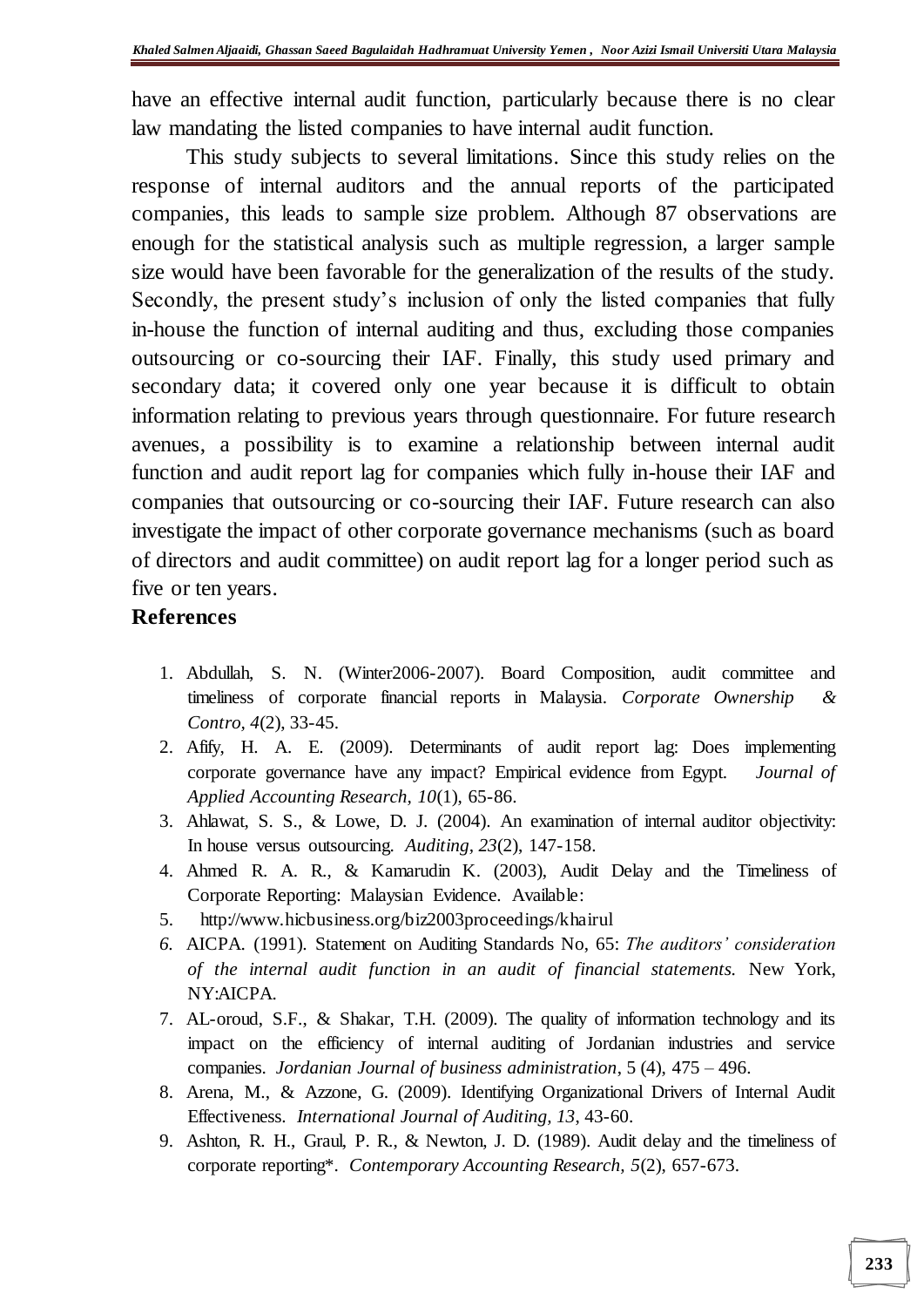- 10. Ashton, R. H., Willingham, J. J., & Elliott, R. K. (1987). An empirical analysis of audit delay. *Journal of Accounting Research, 25*(2), 275-292.
- 11. Bamber, E. M., Bamber, L. S., & Schoderbek, M. (1993). Audit structure and other determinants of audit report lag: An empirical analysis. *Auditing: A Journal of Practice & Theory, 12*(1), 1-23.
- 12. Beasley, M., Carcello, J., Hermanson, D., & Lapides, P. D. (2000). Fraudulent financial reporting: Consideration of industry traits and corporate governance mechanisms *Accounting Horizones*(December), 414-451.
- 13. Bedard, J., & Gendron, Y. (2010). Strengthening the financial reporting system: can audit committee deliver? *International Journal of Auditing*, 14, 174-210.
- *14.* Blue Ribbon Committee (BRC). 1999. *Report and recommendations of the Blue Ribbon Committee on improving the effectiveness of corporate audit committees*. New York: New York Stock Exchange and National Association of Securities Dealers.
- 15. Burnaby, P., Hass, S., & Abdolmohammadi, M. J. (2006). A survey of internal auditors to establish the scobe of the common body of knoweldge study in 2006. *managerial auditing journal, 21*(8), 854-868.
- 16. Carcello, J. V., Hermanson, D. R., & Raghunandan, K. (2005). Changes in internal auditing during the time of the major US accounting scandals. *International Journal of Auditing, 9*, 117-127.
- 17. Carslaw, C., & Kaplan, S. E. (1991). An examination of audit delay: further evidence from New Zealand. *Accounting and Business Research, 22*(85), 21-32
- 18. Chahine, S., & Tohme, N. S. (2009). Is CEO duality always negative? An exploration of ceo duality and ownership structure in the Arab IPO context. *Corporate Governance: An International Review*, 17(2), 123-141.
- 19. Chambers, A. E., & Penman, S. H. (1984). Timeliness of reporting and the stock price reaction to earnings announcements. *Journal of Accounting Research, 22*(1), 21-47.
- 20. Chan, P., Ezzamel, M., & Gwilliam, D. (1993). Determinants of audit fees for quoted UK companies. *Journal of Business Finance & Accounting, 20*(6), 765-786.
- *21.* Chapman, C., & Anderson, U. (2002). *Implementing the Professional Practices Framework*: (Altamonte Springs, FL: The Institute of Internal Auditors.
- 22. Che-Ahmad, A., & Abidin, S. (2009). Audit Delay of Listed Companies: A Case of Malaysia. *International Business Research, 1*(4), P32.
- 23. Craswell, A. T., Francis, J. R., & Taylor, S. L. (1995). Auditor brand name reputations and industry specializations. *Journal of Accounting and Economics, 20*(3), 297- 322.
- 24. Doupch, N., R.Holthausen, & R.Leftwich. (1986). Abnormal stock returns associated with media disclosures of 'subject to' qualified audit opinions. *Journal of Accounting and Economics, 8*(2), 93-117.
- 25. El-Bannany, M. ( Spring 2008). Factors affecting audit report lag in banks: the Egyptian case. *Corporate Ownership & Control, 5*(3), 54-61.
- 26. Ettredge, M. L., Li, C., & Sun, L. (2006). The impact of sox section 404 internal control quality assessment on audit delay in the sox era. *Auditing : A Journal of Practice & Theory*, 25(2), 1-23.
- 27. Fadzil, F.H., Haron, H., & Jantan, M., (2005). Internal auditing practices and internal control system. *Managerial Auditing Journal*, 20 (8), 844 – 866.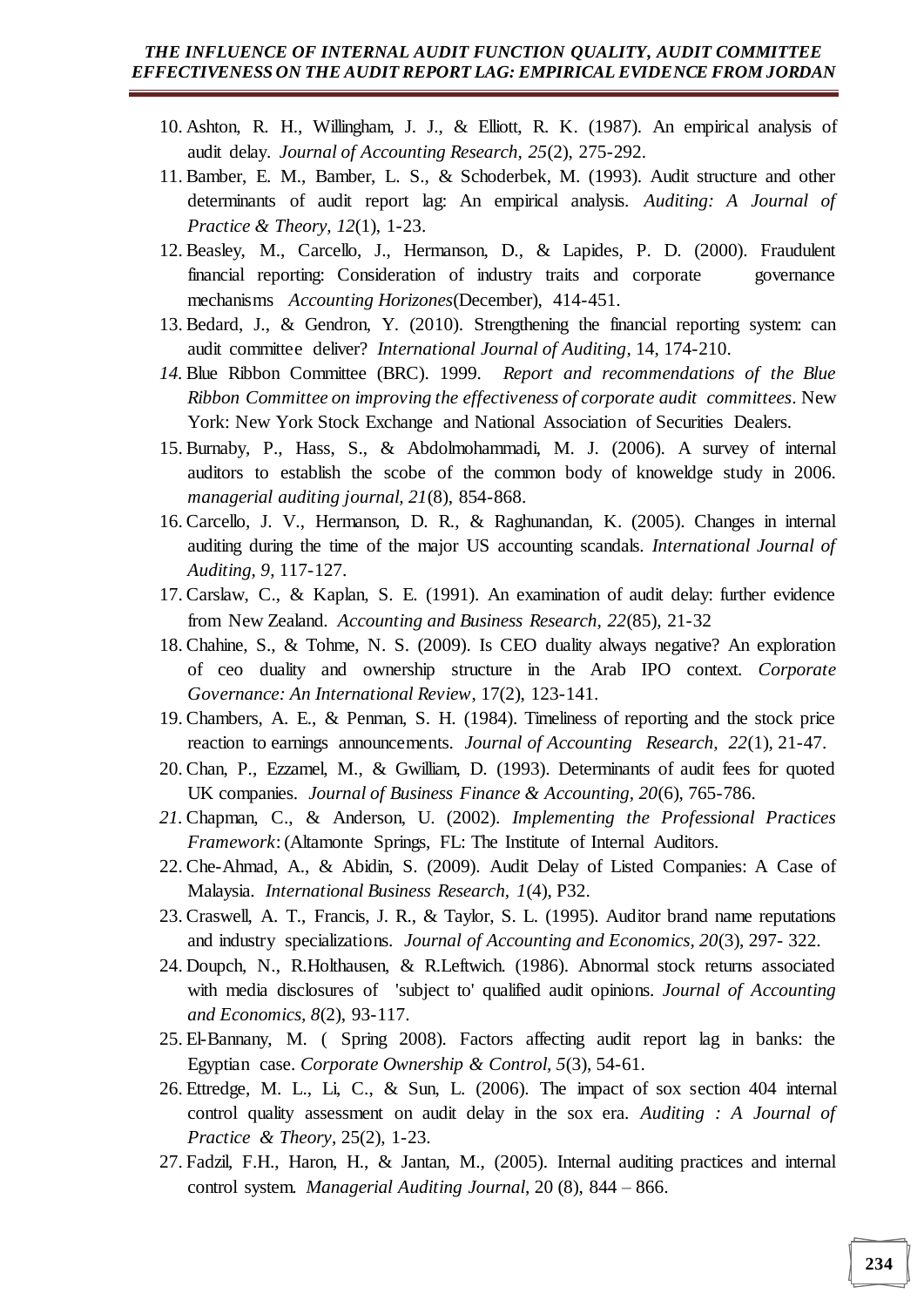- 28. Felix, W. L., Gramling, A. A., & Maletta, M. J. (2001). The contribution of internal audit as determinants of external audit fees and factors influencing this contribution. *Journal of Accounting Research, 39*(3), 513-534.
- 29. Financial Accounting Standards Board. 1980. Statement of Financial Accounting Concepts No. 2, Qualitative Characteristics of Accounting Information. Stamford, CT: Financial Accounting Standards Board.
- 30. Givoly, D., & Palmon, D. (1982). Timeliness of annual earnings announcements: Some empirical evidence. *Accounting Review*, 486-508.
- 31. Goodwin-Stewart, J., & Kent, P. (2006\). The use of internal audit by Australian companies. *Managerial Auditing Journal*, 21 (1), 81 – 101.
- 32. Gordon, L. A., & Smith, K. J. (1992). Postauditing capital expenditures and firm performance. *Accounting, Organizations and Society, 17*(8), 741–757.
- 33. Gramling, A. A., Maletta, M. J., Shneider, A., & Church, B. K. (2004). The role of internal audit function in corporate governance: a synthesis of the extant internal auditing literature and directions for future research. *Journal of Accounting literature, 23*, 194-244.
- 34. Guner, M. F. (2008). Stackholders' perceptions and expectations and the evolving role of internal audit. *Internal Auditing, 23*(5), 21-33.
- 35. Hansen, S. C. (1997). Designing internal controls: The interaction between efficiency wages and monitoring. *Contemporary Accounting Research, 14*(1), 129-163.
- 36. Hashim, U. J., & Abdul Rahman, R. (2011). Audit report lag and the effectiveness of audit committee among Malaysian companies. *International Bulletin of Business Administration*, 10, 50-61.
- 37. Haron, H., Chambers, A., Ramsi, R., & Ismail, I. (2004). The reliance of external auditors on internal auditors. *Managerial Auditing Journal 19*(9), 1148-1159.
- 38. Henderson, C., & Kaplan, S. E. (2000). An examination of audit report lag for banks: a panel data approach. *Auditing: A Journal of Practice & Theory, 19*(2), 159-174.
- 39. Hendriksen, E. S., & Breda, M. F. V. (1992). *Accounting Theory*: fifth edition, Burr Ridge. IL: Irwin.
- *40.* Hossain, M. A., & Taylor, P. (1998). *An examination of audit delay: Evidence from Pakistan*: Working Paper, University of Manchester.
- 41. Ho, S., Hutchinson, M. (2010). Internal audit department characteristics / activities and audit fees: some evidence from Hong Kong firms. *Journal of International Accounting Auditing and Taxation*, 19, 121 – 136
- *42.* IFAC. (2009). International standard on auditing No, 610: *the auditor's consideration of the internal audit function.* Available: http://www.ifac.org
- 43. Imam, S., Ahmed, Z. U., & Khan, S. H. (2001). Association of audit delay and audit firms' international links: evidence from Bangladesh. *Managerial Auditing Journal, 16*(3), 129-134.
- 44. Institute of Internal Auditors (IIA). (2005).Corporate Governance. Available:
- 45. [http://www.theiia.org/?doc\\_id=1041](http://www.theiia.org/?doc_id=1041)
- 46. Institute of Internal Auditors (IIA). (1999). Definition of Internal Auditing. Altamonte Springs, Florida: The Institute of Internal Auditors.
- 47. Institute of Internal Auditors (IIA). (2010). International standards for the professional practice of internal auditing No, 2100: *Nature of Work*. Available:
- 48. <http://www.theiia.org/guidance/standards-and-guidance/ippf/standards/>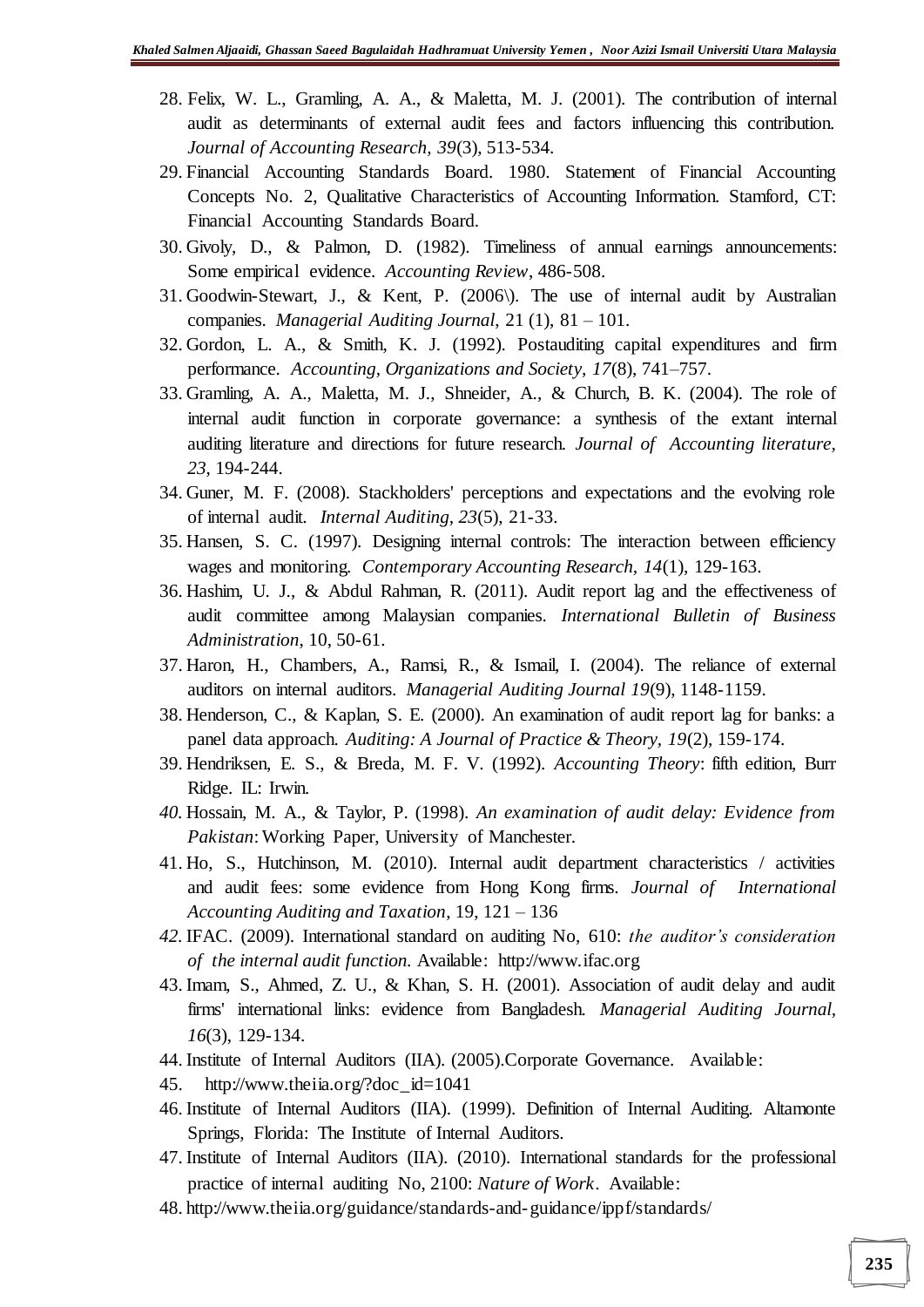- 49.Jaggi, B., & Tsui, J. (1999). Determinants of audit report lag: Further evidence from Hong Kong. *Accounting and business research, 30*(1), 17.
- 50.Jensen, M. C., & Meckling, W. H. (1976). Theory of the firm: managerial behavior, agency costs, and ownership structure. *Journal of Financial Economics, 3*(4),305-360.
- 51. Khasharmeh, H. A., & Aljifri, K. (2010). The timeliness of annual reports in Bahrain and the united arab emirates: an empirical comparative study. *The International Journal of Business and Finance Research, 4*(1), 51-71.
- *52.* Khrisat, a. (1993). *Evaluation of the internal audit function's effectiveness among industrial companies in Jordan.* University of Jordan, Amman-Jordan.
- 53. Kinney, W. R., & McDaniel, L. S. (1993). Auditor delay for firms correcting quarterly earning. Auditing: A Journal of Practice & Theory, 12(2), 135-142.
- 54. Klein, A. (2002). Audit committee, board of directors characteristics, and earning management. *Journal of Accounting and Economics, 33*, 375-400.
- 55. KPMG. 1999. *Shaping the audit committee Agenda*. Montvale, NJ:KPMG.
- 56. Krishnan, G. V. (2005). The association between Big 6 auditor industry expertise and the asymmetric timeliness of earnings. *Journal of Accounting Auditing and Finance, 20*(3), 209.
- *57.* Kulzick, R. S. (2004). Sarbanes-Oxley: Effects on Financial Transparency. *SAM Advanced Management Journal, 69*(1), 43-50.
- 58. Lai, K. W., Cheuk, L. C., & Hom, H. (2005). Audit Report Lag, Audit Partner Rotation and Audit Firm Rotation: Evidence from Australia.
- 59. Lawrence, J. E., & Glover, H. D. (1998). The Effect of Audit Firm Mergers on Audit Delay. *Journal of Managerial Issues, 10*(2), 151-165.
- 60. Lee, H. Y., Mande, V., & Son, M. (2008). A comparison of reporting lags of multinational and domestic firms. *Journal of International Financial Management & Accounting, 19*(1), 28-56.
- 61. Leventis, S., Weetman, P., & Caramanis, C. (2005). Determinants of audit report lag: some evidence from the Athens stock exchange. *International Journal of Auditing, 9*(1), 45-58.
- 62. McGee, R. W., & Tarangelo, T. (2008). The timeliness of financial reporting: A comparative study of Russian and Non-Russian banks. *Corporate Governance in Transition Economies*, 101-113.
- 63. McGee, R. W., & Yuan, X. (May 2008). Corporate governance and the timeliness of financial reporting: an empirical study of the people's republic of china. Unpublished working paper. Florida International University.
- 64. Mohamad-Nor, M. N., Shafie, R., & Wan-Hussin,W. N. (2010). Corporate governance and audit report lag in Malaysia. *Asian Academy of Management Journal of Accounting and Finance,* 6(2), 57-84.
- 65. Nagy, A. L., & Cenker, W. J. (2002). AN assessment of the newly defined internal audit function. *managerial auditing journal, 17*(3), 130-137.
- 66. Naser, K., & Al-Khatib, K. (2000). Determinants of the depth of information disclosure in the board of directors statements of a sample of Jordanian listed companies. *Advances in International Accounting, 13*, 99-118.